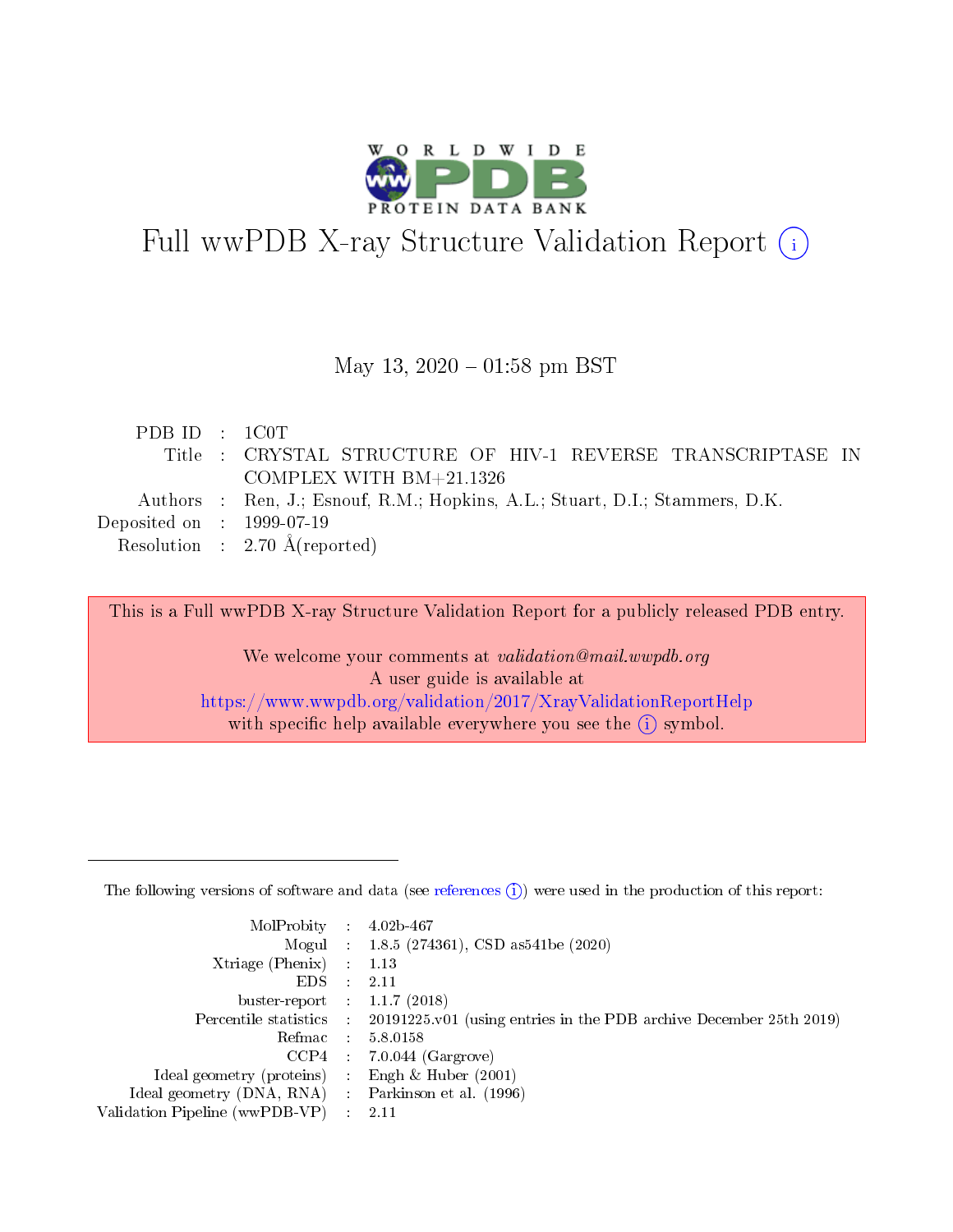# 1 [O](https://www.wwpdb.org/validation/2017/XrayValidationReportHelp#overall_quality)verall quality at a glance  $(i)$

The following experimental techniques were used to determine the structure: X-RAY DIFFRACTION

The reported resolution of this entry is 2.70 Å.

Percentile scores (ranging between 0-100) for global validation metrics of the entry are shown in the following graphic. The table shows the number of entries on which the scores are based.



| Metric                | Whole archive<br>$(\#\text{Entries})$ | Similar resolution<br>$(\#\text{Entries},\,\text{resolution}\,\,\text{range}(\textup{\AA}))$ |
|-----------------------|---------------------------------------|----------------------------------------------------------------------------------------------|
| $R_{free}$            | 130704                                | $2808(2.70-2.70)$                                                                            |
| Clashscore            | 141614                                | $3122(2.70-2.70)$                                                                            |
| Ramachandran outliers | 138981                                | $3069(2.70-2.70)$                                                                            |
| Sidechain outliers    | 138945                                | $3069(2.70-2.70)$                                                                            |
| RSRZ outliers         | 127900                                | $2737(2.70-2.70)$                                                                            |

The table below summarises the geometric issues observed across the polymeric chains and their fit to the electron density. The red, orange, yellow and green segments on the lower bar indicate the fraction of residues that contain outliers for  $>=3, 2, 1$  and 0 types of geometric quality criteria respectively. A grey segment represents the fraction of residues that are not modelled. The numeric value for each fraction is indicated below the corresponding segment, with a dot representing fractions <=5% The upper red bar (where present) indicates the fraction of residues that have poor fit to the electron density. The numeric value is given above the bar.

| Mol | Chain | $\vert$ Length | Quality of chain |     |  |     |  |
|-----|-------|----------------|------------------|-----|--|-----|--|
|     |       | 560            | 4%<br>49%        | 35% |  | 12% |  |
|     |       |                | 3%<br>51%        | 31% |  | 15% |  |

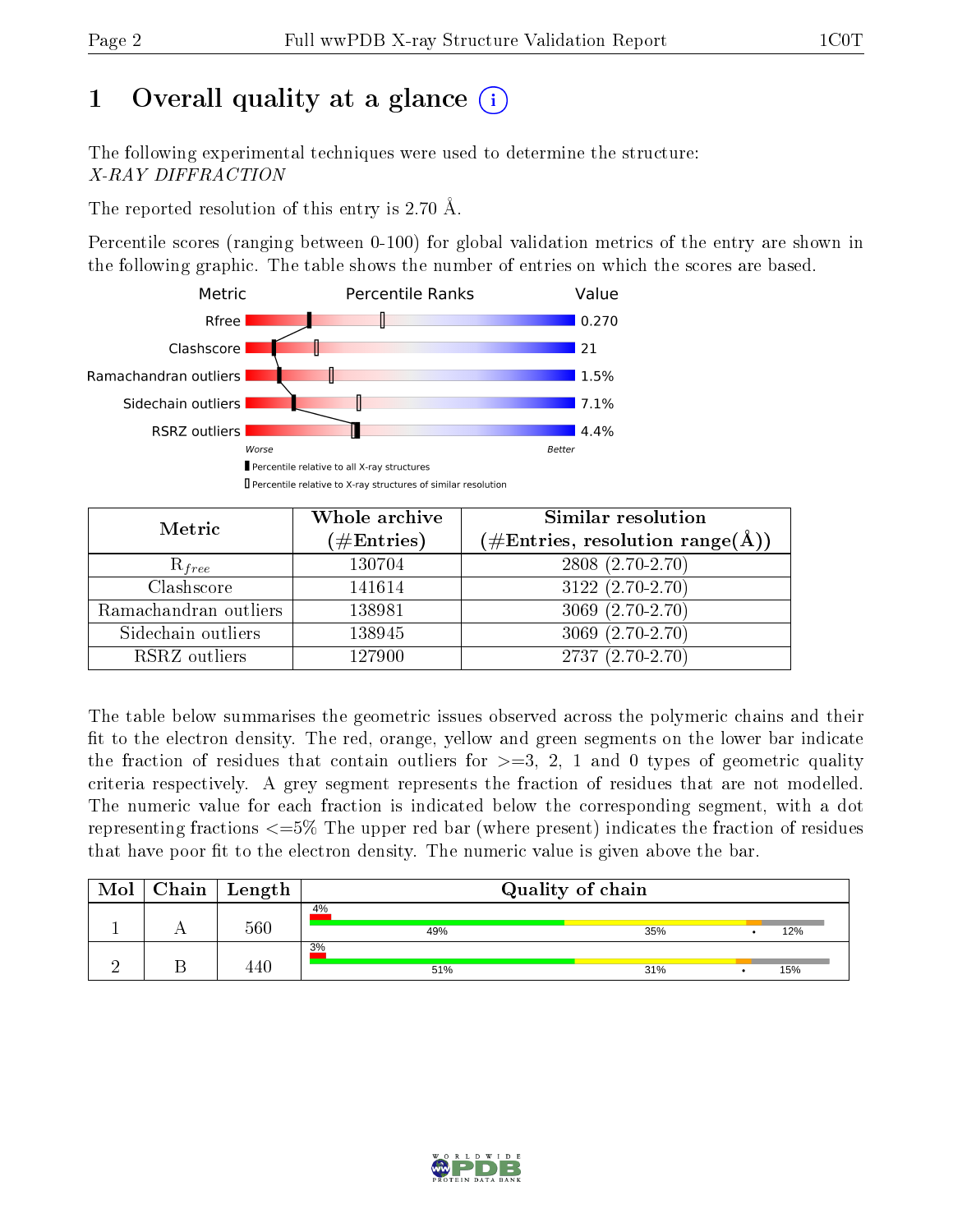# 2 Entry composition (i)

There are 4 unique types of molecules in this entry. The entry contains 7166 atoms, of which 0 are hydrogens and 0 are deuteriums.

In the tables below, the ZeroOcc column contains the number of atoms modelled with zero occupancy, the AltConf column contains the number of residues with at least one atom in alternate conformation and the Trace column contains the number of residues modelled with at most 2 atoms.

• Molecule 1 is a protein called HIV-1 REVERSE TRANSCRIPTASE (A-CHAIN).

| Mol | $\perp$ Chain $\perp$ | Residues | Atoms         |      |     | $\text{ZeroOcc} \mid \text{AltConf} \mid \text{Trace}$ |  |  |  |
|-----|-----------------------|----------|---------------|------|-----|--------------------------------------------------------|--|--|--|
|     |                       | 491      | Total<br>4026 | 2611 | 669 | 740                                                    |  |  |  |

• Molecule 2 is a protein called HIV-1 REVERSE TRANSCRIPTASE (B-CHAIN).

| Mol | Chain | Residues | $\rm{Atoms}$         |      |     |     | ZeroOcc | $\mid$ AltConf $\mid$ Trace $\mid$ |  |  |
|-----|-------|----------|----------------------|------|-----|-----|---------|------------------------------------|--|--|
|     |       | 373      | <b>Total</b><br>3077 | 2003 | 507 | 560 |         |                                    |  |  |

• Molecule 3 is  $(R)$ - $(+)$ 9B- $(3-METHYL)$ PHENYL-2,3-DIHYDROTHIAZOLO $[2,3-A]$ ISOIND OL-5(9BH)-ONE (three-letter code: BM1) (formula:  $C_{17}H_{15}NOS$ ).



| Mol | Chain   Residues |             | Atoms                |  |  | $ZeroOcc \mid AltConf \mid$ |
|-----|------------------|-------------|----------------------|--|--|-----------------------------|
|     |                  | Total C N O |                      |  |  |                             |
|     |                  |             | $17 \quad 1 \quad 1$ |  |  |                             |

• Molecule 4 is water.

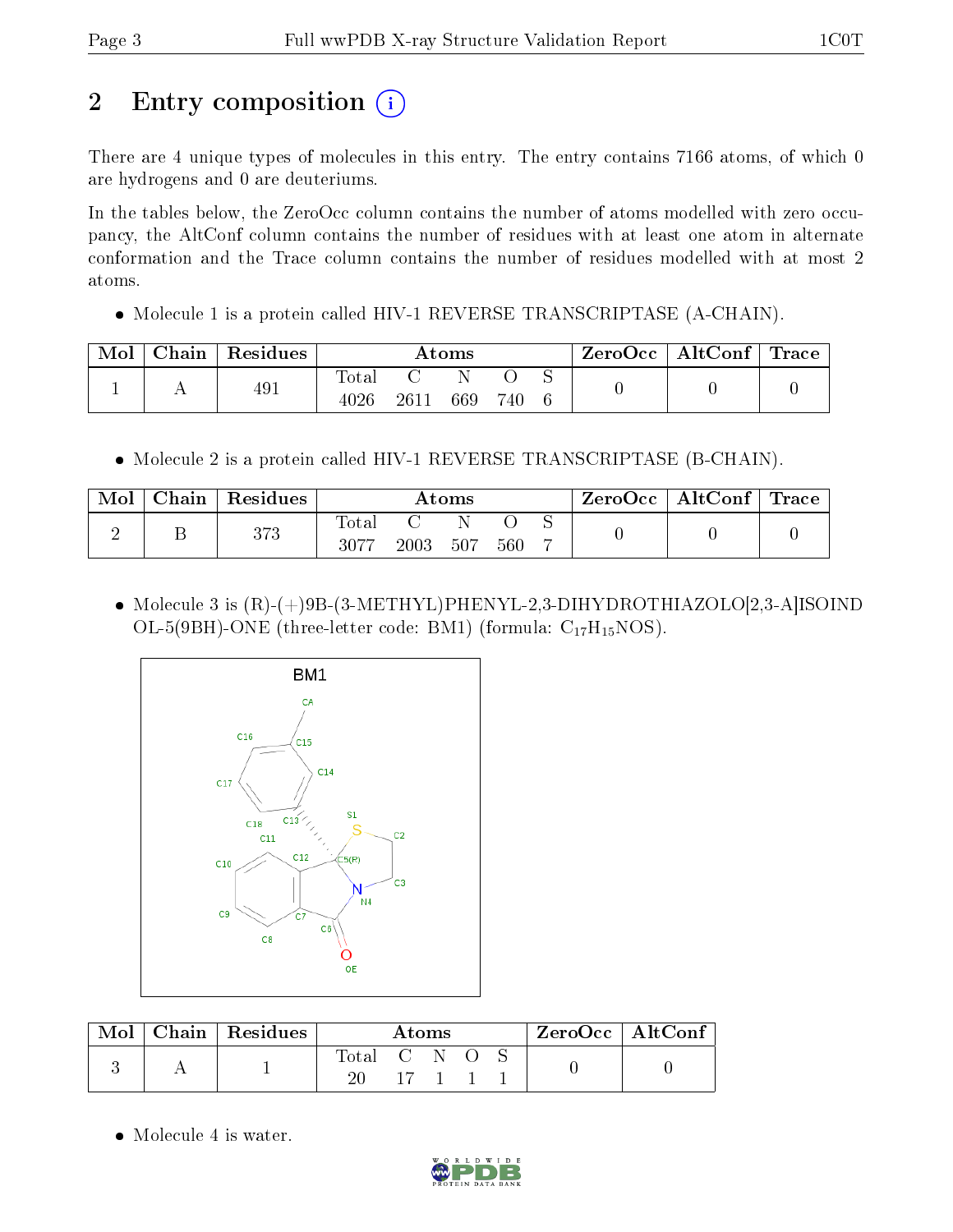|  | $Mol$   Chain   Residues | Atoms               | ZeroOcc   AltConf |
|--|--------------------------|---------------------|-------------------|
|  | 26                       | Total O<br>26<br>26 |                   |
|  |                          | Total O             |                   |

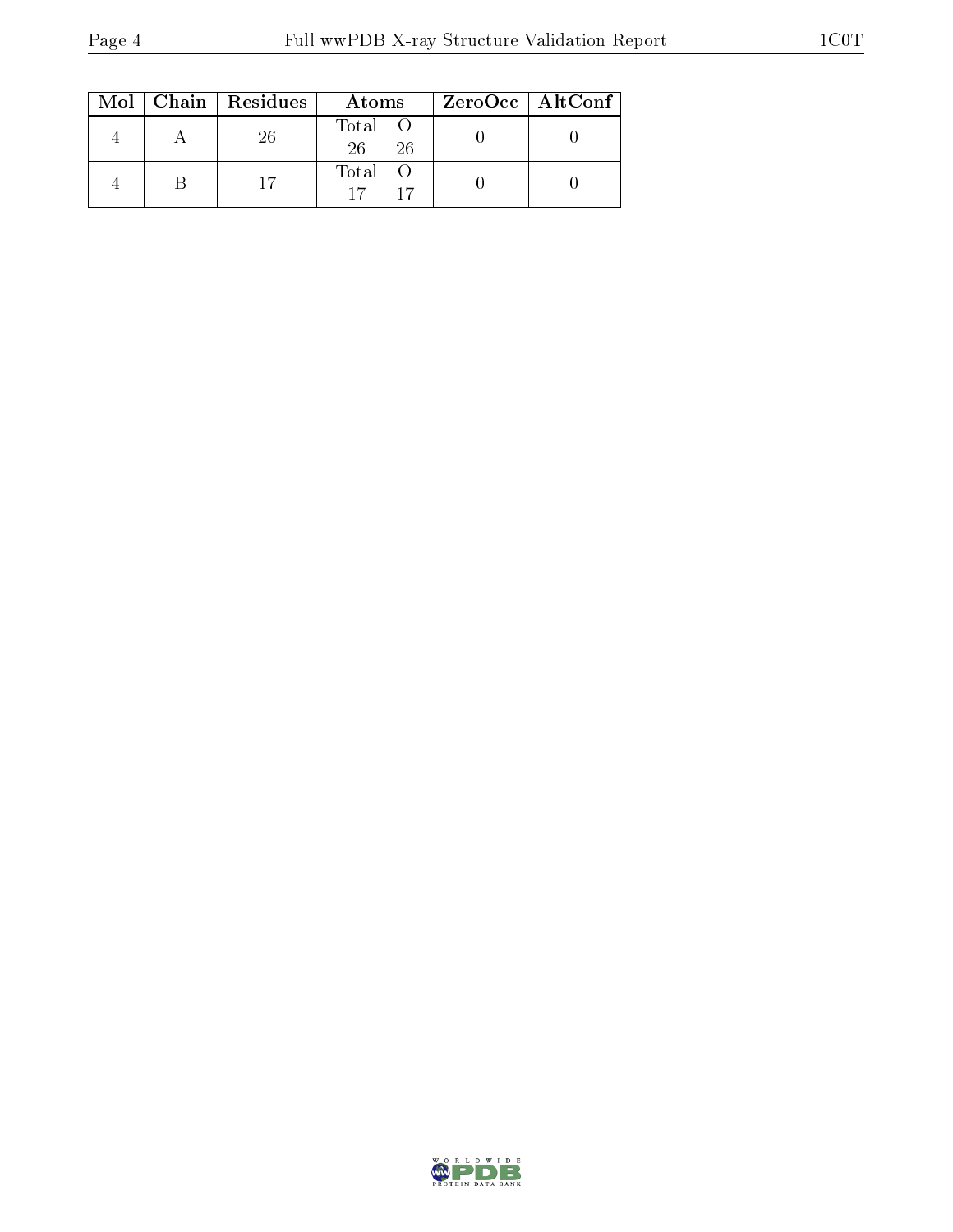# 3 Residue-property plots  $(i)$

These plots are drawn for all protein, RNA and DNA chains in the entry. The first graphic for a chain summarises the proportions of the various outlier classes displayed in the second graphic. The second graphic shows the sequence view annotated by issues in geometry and electron density. Residues are color-coded according to the number of geometric quality criteria for which they contain at least one outlier: green  $= 0$ , yellow  $= 1$ , orange  $= 2$  and red  $= 3$  or more. A red dot above a residue indicates a poor fit to the electron density (RSRZ  $> 2$ ). Stretches of 2 or more consecutive residues without any outlier are shown as a green connector. Residues present in the sample, but not in the model, are shown in grey.



• Molecule 1: HIV-1 REVERSE TRANSCRIPTASE (A-CHAIN)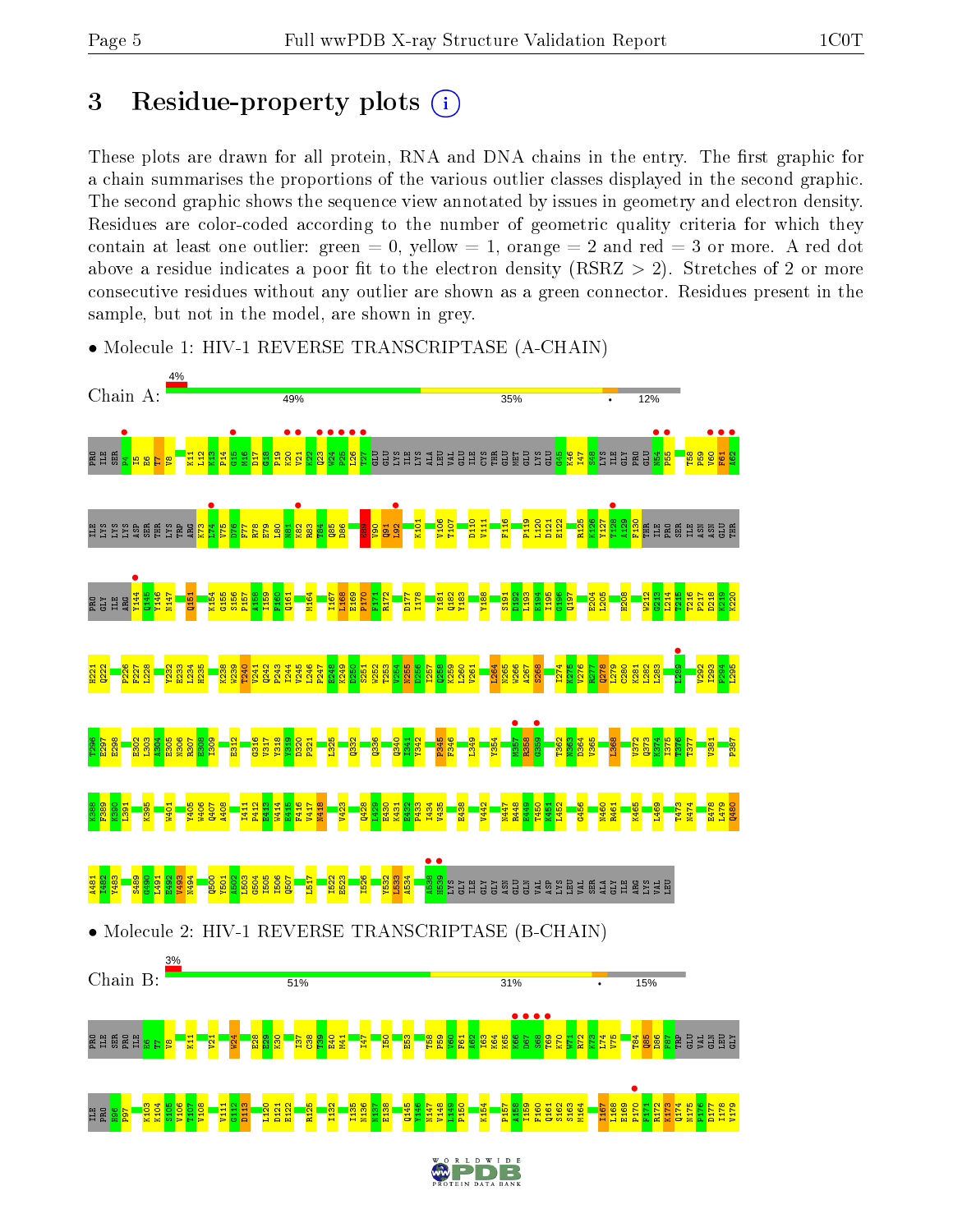

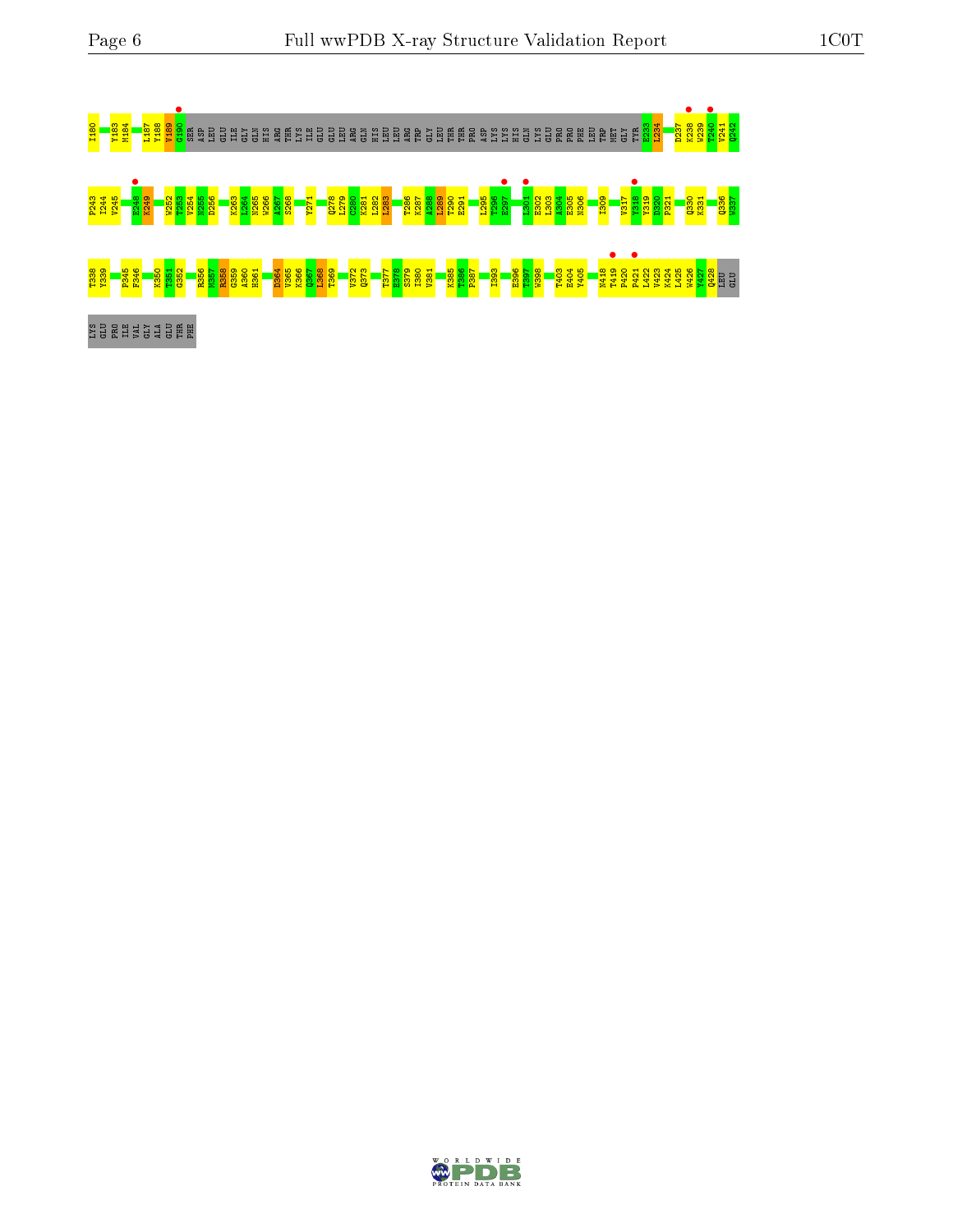# 4 Data and refinement statistics  $(i)$

| Property                                                         | Value                                           | Source     |
|------------------------------------------------------------------|-------------------------------------------------|------------|
| Space group                                                      | P 21 21 21                                      | Depositor  |
| Cell constants                                                   | $112.70\text{\AA}$ 75.10Å<br>$135.10\text{\AA}$ | Depositor  |
| a, b, c, $\alpha$ , $\beta$ , $\gamma$                           | $90.00^\circ$<br>$90.00^\circ$<br>$90.00^\circ$ |            |
| Resolution $(A)$                                                 | 20.00<br>2.70<br>$\frac{1}{2}$                  | Depositor  |
|                                                                  | $18.75 - 2.70$                                  | <b>EDS</b> |
| % Data completeness                                              | $81.2(20.00-2.70)$                              | Depositor  |
| (in resolution range)                                            | $81.1(18.75-2.70)$                              | <b>EDS</b> |
| $R_{merge}$                                                      | 0.07                                            | Depositor  |
| $\mathrm{R}_{sym}$                                               | (Not available)                                 | Depositor  |
| $\langle I/\sigma(I) \rangle^{-1}$                               | $2.99$ (at 2.70Å)                               | Xtriage    |
| Refinement program                                               | <b>CNS</b>                                      | Depositor  |
|                                                                  | 0.214<br>0.276<br>$\frac{1}{2}$                 | Depositor  |
| $R, R_{free}$                                                    | 0.206<br>0.270<br>$\mathcal{A}^{\pm}$           | DCC        |
| $R_{free}$ test set                                              | 1259 reflections $(4.83\%)$                     | wwPDB-VP   |
| Wilson B-factor $(A^2)$                                          | 54.1                                            | Xtriage    |
| Anisotropy                                                       | 0.184                                           | Xtriage    |
| Bulk solvent $k_{sol}(\text{e}/\text{A}^3), B_{sol}(\text{A}^2)$ | 0.30, 67.0                                      | <b>EDS</b> |
| L-test for $\mathrm{twinning}^2$                                 | $< L >$ = 0.48, $< L2 >$ = 0.31                 | Xtriage    |
| Estimated twinning fraction                                      | No twinning to report.                          | Xtriage    |
| $F_o, F_c$ correlation                                           | 0.93                                            | <b>EDS</b> |
| Total number of atoms                                            | 7166                                            | wwPDB-VP   |
| Average B, all atoms $(A^2)$                                     | 59.0                                            | wwPDB-VP   |

Xtriage's analysis on translational NCS is as follows: The largest off-origin peak in the Patterson function is  $3.66\%$  of the height of the origin peak. No significant pseudotranslation is detected.

<sup>&</sup>lt;sup>2</sup>Theoretical values of  $\langle |L| \rangle$ ,  $\langle L^2 \rangle$  for acentric reflections are 0.5, 0.333 respectively for untwinned datasets, and 0.375, 0.2 for perfectly twinned datasets.



<span id="page-6-1"></span><span id="page-6-0"></span><sup>1</sup> Intensities estimated from amplitudes.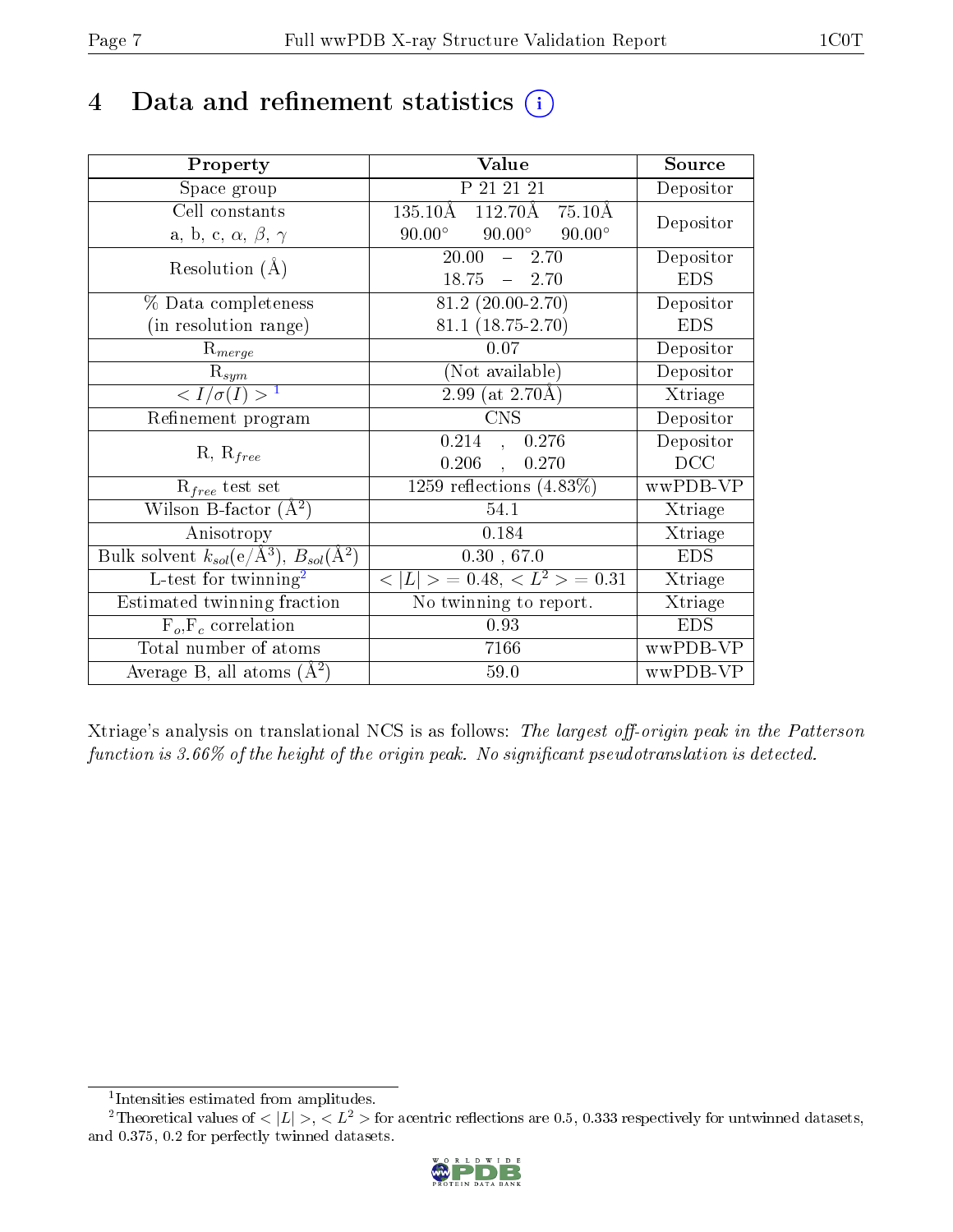# 5 Model quality  $(i)$

## 5.1 Standard geometry  $(i)$

Bond lengths and bond angles in the following residue types are not validated in this section: CSD, BM1

The Z score for a bond length (or angle) is the number of standard deviations the observed value is removed from the expected value. A bond length (or angle) with  $|Z| > 5$  is considered an outlier worth inspection. RMSZ is the root-mean-square of all Z scores of the bond lengths (or angles).

| Mol           | Chain |      | <b>Bond lengths</b> | Bond angles |                    |  |
|---------------|-------|------|---------------------|-------------|--------------------|--|
|               |       | RMSZ | $\# Z  > 5$         | RMSZ        | $\ Z\  > 5$        |  |
|               |       | 0.41 | 0/4124              | 0.64        | 0/5604             |  |
| $\mathcal{D}$ | R     | 0.40 | 0/3163              | 0.65        | 0/4296             |  |
| AΠ            | АH    | 0.41 | 7287                | 0.64        | $^\prime\!\!.9900$ |  |

There are no bond length outliers.

There are no bond angle outliers.

There are no chirality outliers.

There are no planarity outliers.

### $5.2$  Too-close contacts  $(i)$

In the following table, the Non-H and H(model) columns list the number of non-hydrogen atoms and hydrogen atoms in the chain respectively. The H(added) column lists the number of hydrogen atoms added and optimized by MolProbity. The Clashes column lists the number of clashes within the asymmetric unit, whereas Symm-Clashes lists symmetry related clashes.

|   |      | Mol   Chain   Non-H   $H (model)$   $H (added)$ |      |     | Clashes   Symm-Clashes |
|---|------|-------------------------------------------------|------|-----|------------------------|
|   | 4026 |                                                 | 4038 | 173 |                        |
|   | 3077 |                                                 | 3106 | 136 |                        |
| ച | 20   |                                                 | 15   |     |                        |
|   | 26   |                                                 |      |     |                        |
|   |      |                                                 |      |     |                        |
|   | 7166 |                                                 | 7159 | 296 |                        |

The all-atom clashscore is defined as the number of clashes found per 1000 atoms (including hydrogen atoms). The all-atom clashscore for this structure is 21.

All (296) close contacts within the same asymmetric unit are listed below, sorted by their clash magnitude.

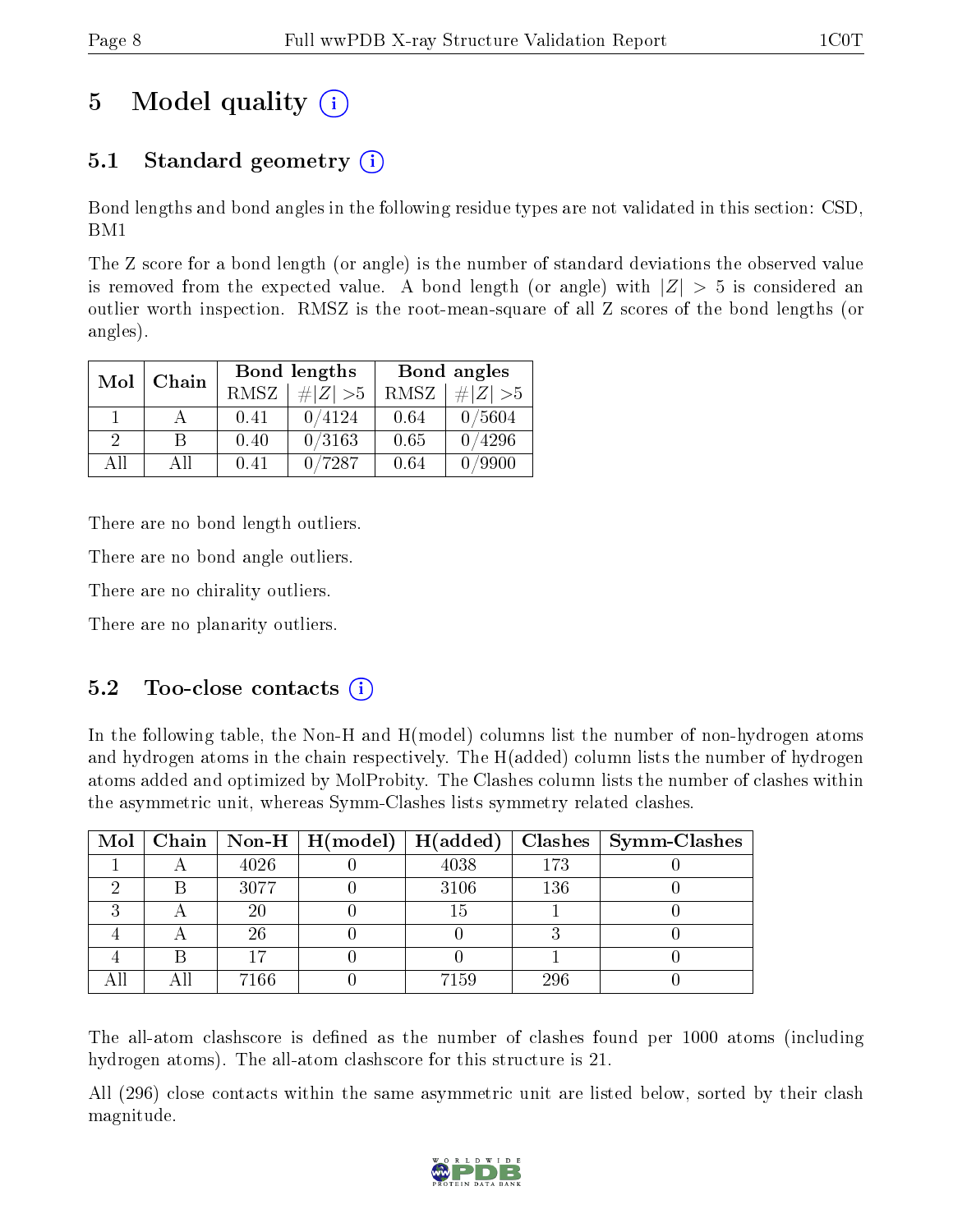| distance $(\AA)$<br>overlap $(A)$<br>1:A:448:ARG:HH12<br>1:A:474:ASN:H<br>1.11<br>0.91<br>2:B:418:ASN:HA<br>1: A:406:TRP:CH2<br>2.06<br>0.91<br>2: B:61: PHE: CZ<br>2:B:74:LEU:HD23<br>2.08<br>0.89<br>1: A:60: VAL:HG12<br>1: A:75: VAL:HG22<br>0.84<br>1.58<br>1:A:448:ARG:NH1<br>1:A:474:ASN:H<br>1.79<br>0.81<br>2:B:161:GLN:HA<br>2:B:161:GLN:HE21<br>1.46<br>0.81<br>1: A:279:LEU:HA<br>1:A:282:LEU:HD23<br>1.63<br>0.79<br>2:B:398:TRP:CZ3<br>2.18<br>2:B:369:THR:HG22<br>0.79<br>1:A:474:ASN:N<br>1:A:448:ARG:HH12<br>1.81<br>0.79<br>1: A:500: GLN: HG2<br>2:B:422:LEU:HD11<br>1.63<br>0.78<br>2:B:65:LYS:HE3<br>2:B:72:ARG:HG2<br>1.65<br>0.78 | Atom-1 | Atom-2 | Interatomic | Clash |
|----------------------------------------------------------------------------------------------------------------------------------------------------------------------------------------------------------------------------------------------------------------------------------------------------------------------------------------------------------------------------------------------------------------------------------------------------------------------------------------------------------------------------------------------------------------------------------------------------------------------------------------------------------|--------|--------|-------------|-------|
|                                                                                                                                                                                                                                                                                                                                                                                                                                                                                                                                                                                                                                                          |        |        |             |       |
|                                                                                                                                                                                                                                                                                                                                                                                                                                                                                                                                                                                                                                                          |        |        |             |       |
|                                                                                                                                                                                                                                                                                                                                                                                                                                                                                                                                                                                                                                                          |        |        |             |       |
|                                                                                                                                                                                                                                                                                                                                                                                                                                                                                                                                                                                                                                                          |        |        |             |       |
|                                                                                                                                                                                                                                                                                                                                                                                                                                                                                                                                                                                                                                                          |        |        |             |       |
|                                                                                                                                                                                                                                                                                                                                                                                                                                                                                                                                                                                                                                                          |        |        |             |       |
|                                                                                                                                                                                                                                                                                                                                                                                                                                                                                                                                                                                                                                                          |        |        |             |       |
|                                                                                                                                                                                                                                                                                                                                                                                                                                                                                                                                                                                                                                                          |        |        |             |       |
|                                                                                                                                                                                                                                                                                                                                                                                                                                                                                                                                                                                                                                                          |        |        |             |       |
|                                                                                                                                                                                                                                                                                                                                                                                                                                                                                                                                                                                                                                                          |        |        |             |       |
|                                                                                                                                                                                                                                                                                                                                                                                                                                                                                                                                                                                                                                                          |        |        |             |       |
|                                                                                                                                                                                                                                                                                                                                                                                                                                                                                                                                                                                                                                                          |        |        |             |       |
| 2:B:163:SER:O<br>2:B:167:ILE:HG22<br>1.83<br>0.77                                                                                                                                                                                                                                                                                                                                                                                                                                                                                                                                                                                                        |        |        |             |       |
| 2:B:111:VAL:HG11<br>1.68<br>0.76<br>2:B:187:LEU:HD22                                                                                                                                                                                                                                                                                                                                                                                                                                                                                                                                                                                                     |        |        |             |       |
| 2:B:358:ARG:HD3<br>2: B:359: GLY:H<br>1.52<br>0.74                                                                                                                                                                                                                                                                                                                                                                                                                                                                                                                                                                                                       |        |        |             |       |
| 1: A: 253: THR: HG22<br>1:A:292:VAL:HG22<br>1.72<br>0.70                                                                                                                                                                                                                                                                                                                                                                                                                                                                                                                                                                                                 |        |        |             |       |
| 1: A:47: ILE: HG22<br>1: A:146:TYR:HA<br>1.74<br>0.69                                                                                                                                                                                                                                                                                                                                                                                                                                                                                                                                                                                                    |        |        |             |       |
| 2:B:125:ARG:HG2<br>1.74<br>0.69<br>2:B:120:LEU:HD23                                                                                                                                                                                                                                                                                                                                                                                                                                                                                                                                                                                                      |        |        |             |       |
| 1:A:125:ARG:HG2<br>1: A:146: TYR:O<br>1.93<br>0.69                                                                                                                                                                                                                                                                                                                                                                                                                                                                                                                                                                                                       |        |        |             |       |
| 2:B:365:VAL:O<br>2:B:369:THR:HG23<br>1.93<br>0.69                                                                                                                                                                                                                                                                                                                                                                                                                                                                                                                                                                                                        |        |        |             |       |
| 1: A:406:TRP:HH2<br>2:B:418:ASN:HA<br>1.55<br>0.69                                                                                                                                                                                                                                                                                                                                                                                                                                                                                                                                                                                                       |        |        |             |       |
| 2:B:358:ARG:HH11<br>2:B:358:ARG:HG3<br>1.57<br>0.68                                                                                                                                                                                                                                                                                                                                                                                                                                                                                                                                                                                                      |        |        |             |       |
| $1:$ A:406:TRP:CE3<br>2:B:419:THR:HB<br>2.28<br>0.68                                                                                                                                                                                                                                                                                                                                                                                                                                                                                                                                                                                                     |        |        |             |       |
| 2:B:63:ILE:HD13<br>2:B:74:LEU:HD22<br>1.76<br>0.67                                                                                                                                                                                                                                                                                                                                                                                                                                                                                                                                                                                                       |        |        |             |       |
| 2: B: 161: GLN: HA<br>2:B:161:GLN:NE2<br>2.10<br>0.67                                                                                                                                                                                                                                                                                                                                                                                                                                                                                                                                                                                                    |        |        |             |       |
| 2:B:169:GLU:N<br>2:B:170:PRO:HD2<br>2.09<br>0.67                                                                                                                                                                                                                                                                                                                                                                                                                                                                                                                                                                                                         |        |        |             |       |
| 1:A:233:GLU:HB3<br>1: A:240:THR:HG23<br>1.75<br>0.67                                                                                                                                                                                                                                                                                                                                                                                                                                                                                                                                                                                                     |        |        |             |       |
| 2:B:11:LYS:O<br>2:B:85:GLN:HB3<br>1.96<br>0.66                                                                                                                                                                                                                                                                                                                                                                                                                                                                                                                                                                                                           |        |        |             |       |
| 2:B:423:VAL:HG12<br>2:B:420:PRO:HB2<br>1.78<br>0.66                                                                                                                                                                                                                                                                                                                                                                                                                                                                                                                                                                                                      |        |        |             |       |
| 1:A:218:ASP:O<br>1:A:222:GLN:HG3<br>1.96<br>0.65                                                                                                                                                                                                                                                                                                                                                                                                                                                                                                                                                                                                         |        |        |             |       |
| 1: A: 188: TYR: HB3<br>3:A:999:BM1:S1<br>2.36<br>0.65                                                                                                                                                                                                                                                                                                                                                                                                                                                                                                                                                                                                    |        |        |             |       |
| 2:B:356:ARG:NH2<br>2:B:361:HIS:HB2<br>0.65<br>2.11                                                                                                                                                                                                                                                                                                                                                                                                                                                                                                                                                                                                       |        |        |             |       |
| 1: A:408:ALA:HA<br>2:B:364:ASP:OD1<br>0.65<br>1.96                                                                                                                                                                                                                                                                                                                                                                                                                                                                                                                                                                                                       |        |        |             |       |
| 2:B:38:CYS:SG<br>2:B:132:ILE:HD11<br>2.37<br>0.64                                                                                                                                                                                                                                                                                                                                                                                                                                                                                                                                                                                                        |        |        |             |       |
| 1:A:261:VAL:HG23<br>1:A:257:ILE:O<br>1.97<br>0.64                                                                                                                                                                                                                                                                                                                                                                                                                                                                                                                                                                                                        |        |        |             |       |
| 2:B:369:THR:HG22<br>2:B:398:TRP:CH2<br>2.33<br>0.64                                                                                                                                                                                                                                                                                                                                                                                                                                                                                                                                                                                                      |        |        |             |       |
| 1: A: 125: ARG: HE<br>1:A:147:ASN:HA<br>1.61<br>0.64                                                                                                                                                                                                                                                                                                                                                                                                                                                                                                                                                                                                     |        |        |             |       |
| $1:A:21:\overline{VAL:CG1}$<br>$1:A:59:P\overline{RO:HD3}$<br>2.27<br>0.64                                                                                                                                                                                                                                                                                                                                                                                                                                                                                                                                                                               |        |        |             |       |
| 1: A:503:LEU:HD21<br>1:A:507:GLN:HE21<br>0.62<br>1.64                                                                                                                                                                                                                                                                                                                                                                                                                                                                                                                                                                                                    |        |        |             |       |
| 1:A:155:GLY:O<br>1: A:159: ILE: HG13<br>1.99<br>0.62                                                                                                                                                                                                                                                                                                                                                                                                                                                                                                                                                                                                     |        |        |             |       |
| 1:A:151:GLN:HE21<br>1:A:151:GLN:N<br>0.62<br>1.97                                                                                                                                                                                                                                                                                                                                                                                                                                                                                                                                                                                                        |        |        |             |       |
| 1: A:280: CSD:C<br>1:A:281:LYS:N<br>2.62<br>0.62                                                                                                                                                                                                                                                                                                                                                                                                                                                                                                                                                                                                         |        |        |             |       |
| $1:A:\overline{167:ILE:O}$<br>$1:A:170:P\overline{RO:HD2}$<br>0.62<br>1.99                                                                                                                                                                                                                                                                                                                                                                                                                                                                                                                                                                               |        |        |             |       |

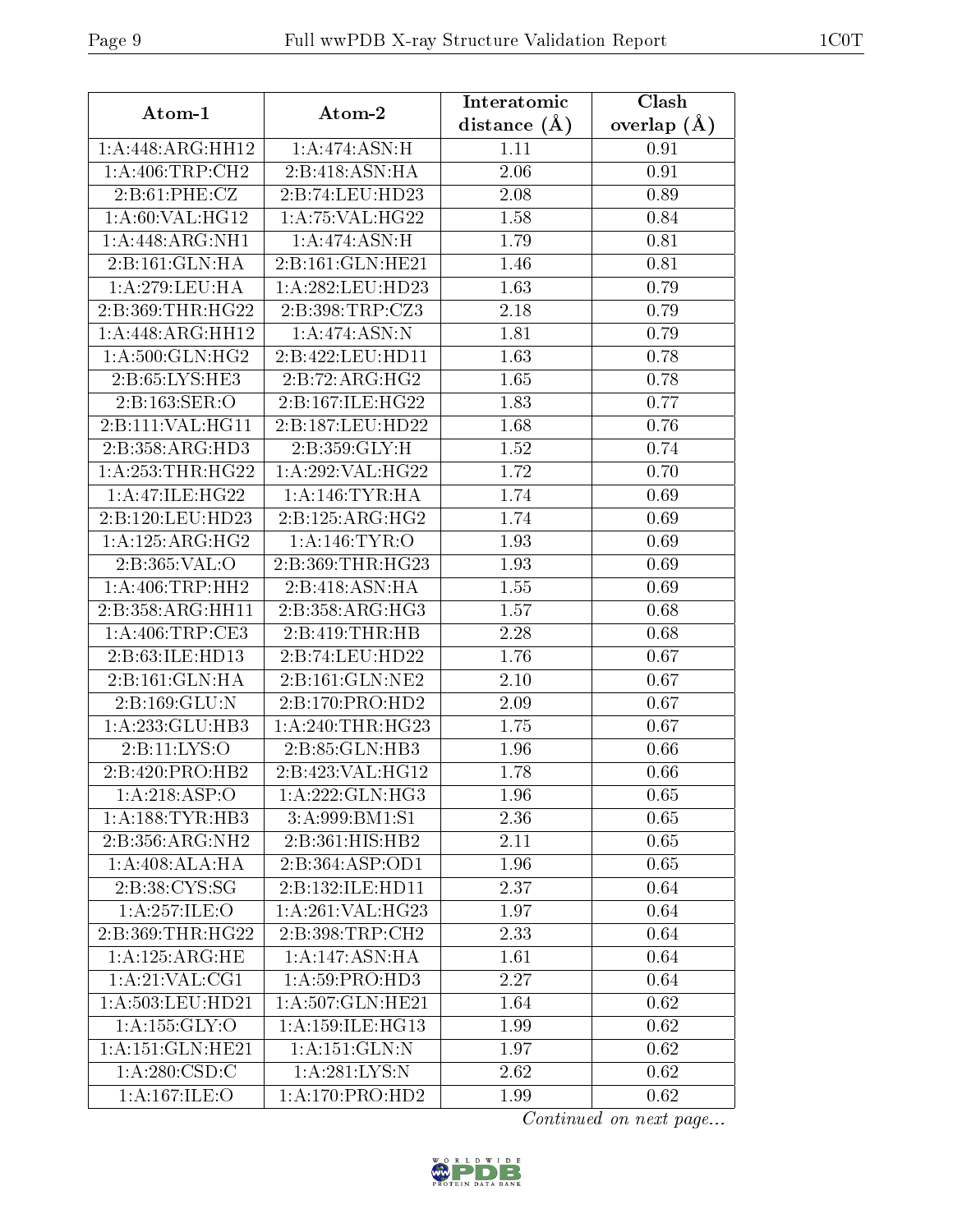| Continuea from previous page  |                               | Interatomic    | Clash         |  |
|-------------------------------|-------------------------------|----------------|---------------|--|
| Atom-1                        | Atom-2                        | distance $(A)$ | overlap $(A)$ |  |
| 2:B:266:TRP:CZ3               | 2:B:426:TRP:HB3               | 2.36           | 0.61          |  |
| 1:A:279:LEU:HD13              | 1: A:302: GLU:OE1             | 1.99           | 0.61          |  |
| 1: A:345: PRO:O               | $1: A:346:$ PHE:HB2           | 1.99           | 0.61          |  |
| 2:B:64:LYS:HE3                | 2:B:69:THR:O                  | 2.00           | 0.61          |  |
| 1: A:391:LEU:C                | 1: A:417: VAL:HG12            | 2.22           | 0.60          |  |
| 1:A:244:ILE:CD1               | 1:A:267:ALA:HB2               | 2.32           | 0.60          |  |
| 1:A:325:LEU:HB3               | 1:A:387:PRO:HB3               | 1.84           | 0.59          |  |
| 1:A:303:LEU:HD21              | 1: A:307: ARG: NH2            | 2.18           | 0.59          |  |
| 2:B:266:TRP:CE3               | 2:B:426:TRP:HB3               | 2.36           | 0.59          |  |
| 1:A:280:CSD:O                 | 1:A:281:LYS:N                 | 2.35           | 0.59          |  |
| 2:B:85:GLN:HG2                | 2:B:86:ASP:N                  | 2.17           | 0.59          |  |
| 1:A:247:PRO:HB3               | 1: A:249: LYS: HE3            | 1.83           | 0.59          |  |
| 2:B:103:LYS:HE3               | 2: B: 179: VAL: CG2           | 2.33           | 0.58          |  |
| 1: A:8: VAL: HG21             | 1: A:159: ILE: HG23           | 1.86           | 0.58          |  |
| 1:A:178:ILE:HD13              | 1:A:191:SER:HB2               | 1.85           | 0.58          |  |
| 1:A:494:ASN:HB3               | 2:B:289:LEU:HD22              | 1.85           | 0.58          |  |
| 1:A:283:LEU:N                 | 1: A: 283: LEU: HD22          | 2.18           | 0.58          |  |
| 1:A:395:LYS:HD3               | 1:A:414:TRP:CH2               | 2.38           | 0.58          |  |
| $1:A:\overline{430:GLU:HG3}$  | $1:A:434:ILE:H\overline{D11}$ | 1.84           | 0.58          |  |
| 2:B:358:ARG:NH1               | 2:B:358:ARG:HG3               | 2.18           | 0.58          |  |
| 1: A:501:TYR:CZ               | 1:A:505:ILE:HD11              | 2.39           | 0.58          |  |
| 1:A:418:ASN:HD22              | 1:A:418:ASN:C                 | 2.07           | 0.58          |  |
| 2:B:104:LYS:HA                | 2:B:237:ASP:OD1               | 2.04           | 0.57          |  |
| 2: B: 339: TYR: CZ            | 2:B:352:GLY:HA3               | 2.39           | 0.57          |  |
| 1: A:450:THR:OG1              | 1: A: 452: LEU: HB2           | 2.04           | 0.57          |  |
| 1: A: 19: PRO: HA             | 1:A:83:ARG:HH12               | 1.70           | 0.57          |  |
| 2:B:154:LYS:HA                | 2:B:184:MET:HE1               | 1.87           | 0.57          |  |
| 1: A: 101: LYS:N              | 1: A: 101: LYS: HD2           | 2.19           | 0.56          |  |
| 1: A:26:LEU:HD11              | 1: A:61:PHE:HB3               | 1.88           | 0.56          |  |
| 1:A:522:ILE:O                 | 1: A:526: ILE: HG13           | 2.06           | 0.56          |  |
| 1:A:21:VAL:HG11               | 1:A:59:PRO:HD3                | 1.88           | 0.56          |  |
| $1:A:395:LY\overline{S:HD3}$  | 1:A:414:TRP:CZ2               | 2.40           | 0.56          |  |
| 1: A: 253: THR:O              | 1:A:257:ILE:HG13              | 2.06           | 0.55          |  |
| 1:A:60:VAL:HG11               | 1: A: 130: PHE: CD1           | 2.41           | 0.55          |  |
| 1: A:164: MET:HG3             | $1: A: 168:$ LEU:HD22         | 1.88           | 0.55          |  |
| 1:A:77:PHE:CD2                | 1:A:80:LEU:HD23               | 2.41           | 0.55          |  |
| 1:A:169:GLU:HB3               | 1: A:170: PRO:HD3             | 1.87           | 0.55          |  |
| 1:A:78:ARG:O                  | 1: A:82: LYS: HG3             | 2.07           | 0.55          |  |
| 1: A:83:ARG:HG3               | 1: A:83: ARG: HH11            | 1.70           | 0.55          |  |
| 2:B:103:LYS:HE3               | 2:B:179:VAL:HG23              | 1.89           | 0.55          |  |
| $1:A:358:ARG:\overline{HH11}$ | 1: A:358:ARG:HG3              | 1.70           | 0.54          |  |

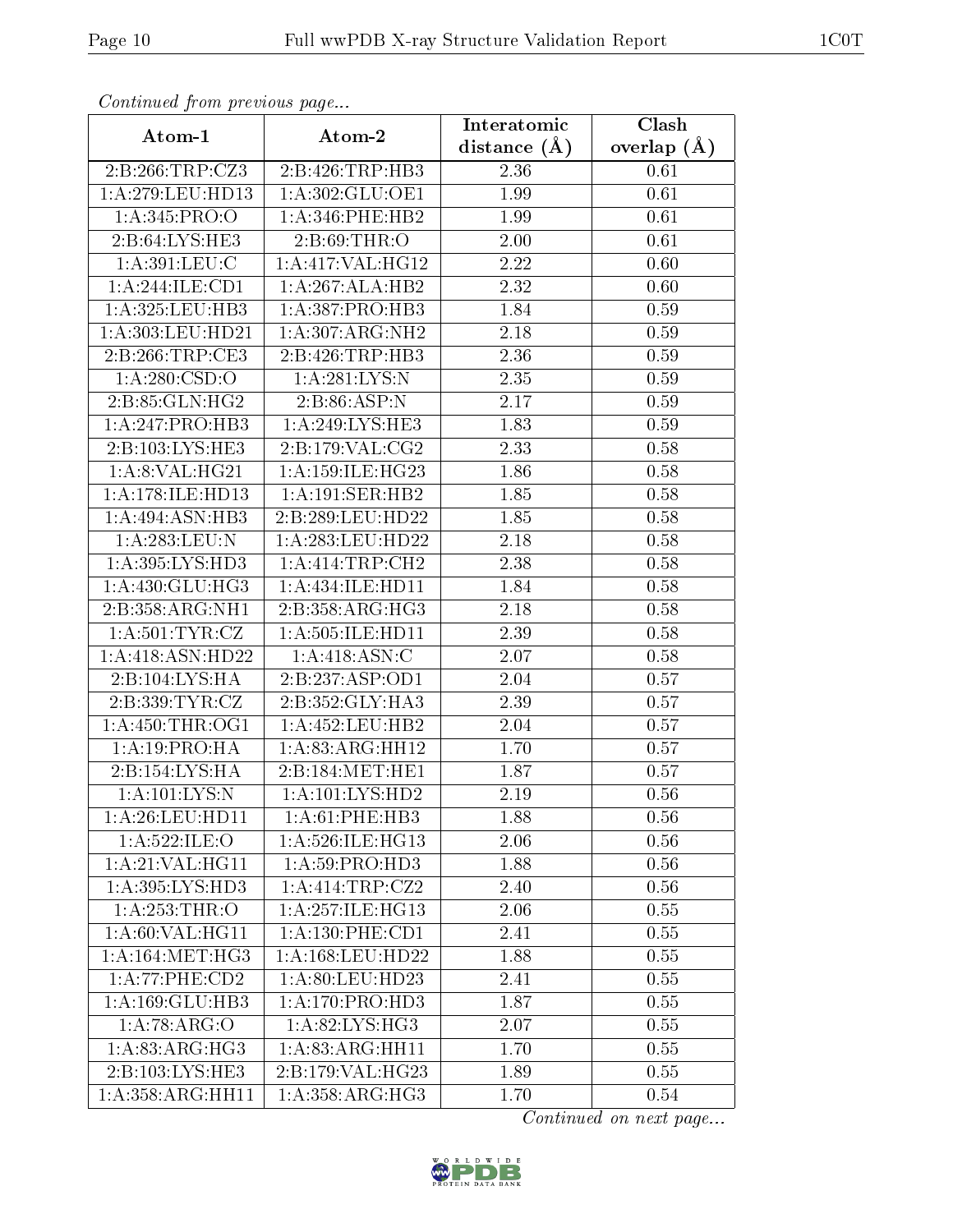| Continuea from previous page<br>Clash<br>Interatomic |                              |                |                 |  |  |
|------------------------------------------------------|------------------------------|----------------|-----------------|--|--|
| Atom-1                                               | Atom-2                       | distance $(A)$ | overlap $(\AA)$ |  |  |
| 1:A:442:VAL:HB                                       | 1:A:481:ALA:HB1              | 1.88           | 0.54            |  |  |
| 2:B:305:GLU:O                                        | 2:B:309:ILE:HG13             | 2.07           | 0.54            |  |  |
| 1: A:90: VAL:CG1                                     | 1: A:91: GLN:N               | 2.70           | 0.54            |  |  |
| 2:B:125:ARG:HH11                                     | 2:B:147:ASN:HD22             | 1.54           | 0.54            |  |  |
| 1: A: 252: TRP: NE1                                  | 1: A:295:LEU:HD11            | 2.23           | 0.54            |  |  |
| 1: A:504: GLY:HA2                                    | 2:B:421:PRO:HG2              | 1.89           | 0.54            |  |  |
| 2:B:65:LYS:CE                                        | 2:B:72:ARG:HG2               | 2.34           | 0.54            |  |  |
| 2:B:237:ASP:OD2                                      | 2:B:238:LYS:HE3              | 2.09           | 0.53            |  |  |
| 1: A:239:TRP:NE1                                     | 1: A:316: GLY:HA3            | 2.24           | 0.53            |  |  |
| 1:A:247:PRO:CB                                       | 1: A:249: LYS: HE3           | 2.38           | 0.53            |  |  |
| 1: A: 456: GLY: HA3                                  | 1: A: 465: LYS: O            | 2.08           | 0.53            |  |  |
| 2: B: 279: LEU: HG                                   | 2:B:302:GLU:OE2              | 2.09           | 0.53            |  |  |
| 2:B:65:LYS:HD3                                       | 2:B:72:ARG:HE                | 1.74           | 0.53            |  |  |
| 2:B:61:PHE:CE2                                       | 2:B:74:LEU:HD23              | 2.42           | 0.53            |  |  |
| 2:B:37:ILE:O                                         | 2:B:40:GLU:HG2               | 2.08           | 0.52            |  |  |
| 1:A:120:LEU:O                                        | 1:A:121:ASP:C                | 2.47           | 0.52            |  |  |
| 1:A:220:LYS:HE3                                      | 1:A:221:HIS:CE1              | 2.44           | 0.52            |  |  |
| 2:B:174:GLN:HG3                                      | 2:B:175:ASN:OD1              | 2.09           | 0.52            |  |  |
| 2:B:234:LEU:HD22                                     | 2:B:234:LEU:H                | 1.72           | $0.52\,$        |  |  |
| 2:B:28:GLU:HG3                                       | 2:B:135:ILE:HD11             | 1.90           | 0.52            |  |  |
| 1:A:12:LEU:HD11                                      | 1: A:127:TYR:CE2             | 2.44           | 0.52            |  |  |
| 1: A:246:LEU:HD22                                    | 1: A:260:LEU:CD1             | 2.40           | 0.52            |  |  |
| 1:A:260:LEU:O                                        | 1:A:264:LEU:HD13             | 2.10           | 0.52            |  |  |
| 1: A: 101: LYS: HG2                                  | 4:A:1041:HOH:O               | 2.09           | 0.51            |  |  |
| 1:A:358:ARG:NH2                                      | 2:B:396:GLU:OE2              | 2.44           | 0.51            |  |  |
| $1:A:534:ALA:\overline{HB1}$                         | 4:A:1054:HOH:O               | 2.11           | 0.51            |  |  |
| 1: A:156: SER: HB2                                   | 1: A: 157: PRO: HD3          | 1.91           | 0.51            |  |  |
| 1:A:246:LEU:HD22                                     | 1:A:260:LEU:HD11             | 1.92           | 0.51            |  |  |
| 1: A:438: GLU:HG3                                    | 1:A:461:ARG:HD2              | 1.93           | 0.51            |  |  |
| 2:B:172:ARG:HD3                                      | 2:B:180:ILE:HB               | 1.93           | 0.51            |  |  |
| 2:B:358:ARG:CD                                       | 2:B:359:GLY:H                | 2.23           | 0.51            |  |  |
| 2:B:234:LEU:N                                        | 2:B:234:LEU:HD22             | 2.26           | 0.51            |  |  |
| 2: B: 319: TYR: OH                                   | $2:B:385:LYS:H\overline{D3}$ | 2.10           | 0.51            |  |  |
| 1:A:245:VAL:HG13                                     | 1:A:245:VAL:O                | 2.11           | 0.51            |  |  |
| 1:A:21:VAL:HG13                                      | 1:A:59:PRO:HD3               | 1.90           | 0.51            |  |  |
| 1: A: 7: THR: HG21                                   | 1:A:121:ASP:HA               | 1.92           | 0.51            |  |  |
| 2:B:21:VAL:HB                                        | 2: B:59: PRO:HD3             | 1.93           | 0.51            |  |  |
| 1:A:235:HIS:HB2                                      | 1: A:238: LYS:O              | 2.10           | 0.50            |  |  |
| 2:B:84:THR:HB                                        | 2:B:154:LYS:HE2              | 1.94           | 0.50            |  |  |
| 1: A:317: VAL:HG22                                   | 1: A:318: TYR:H              | 1.76           | 0.50            |  |  |
| 1:A:242:GLN:HB2                                      | 1:A:243:PRO:HD2              | 1.93           | 0.50            |  |  |

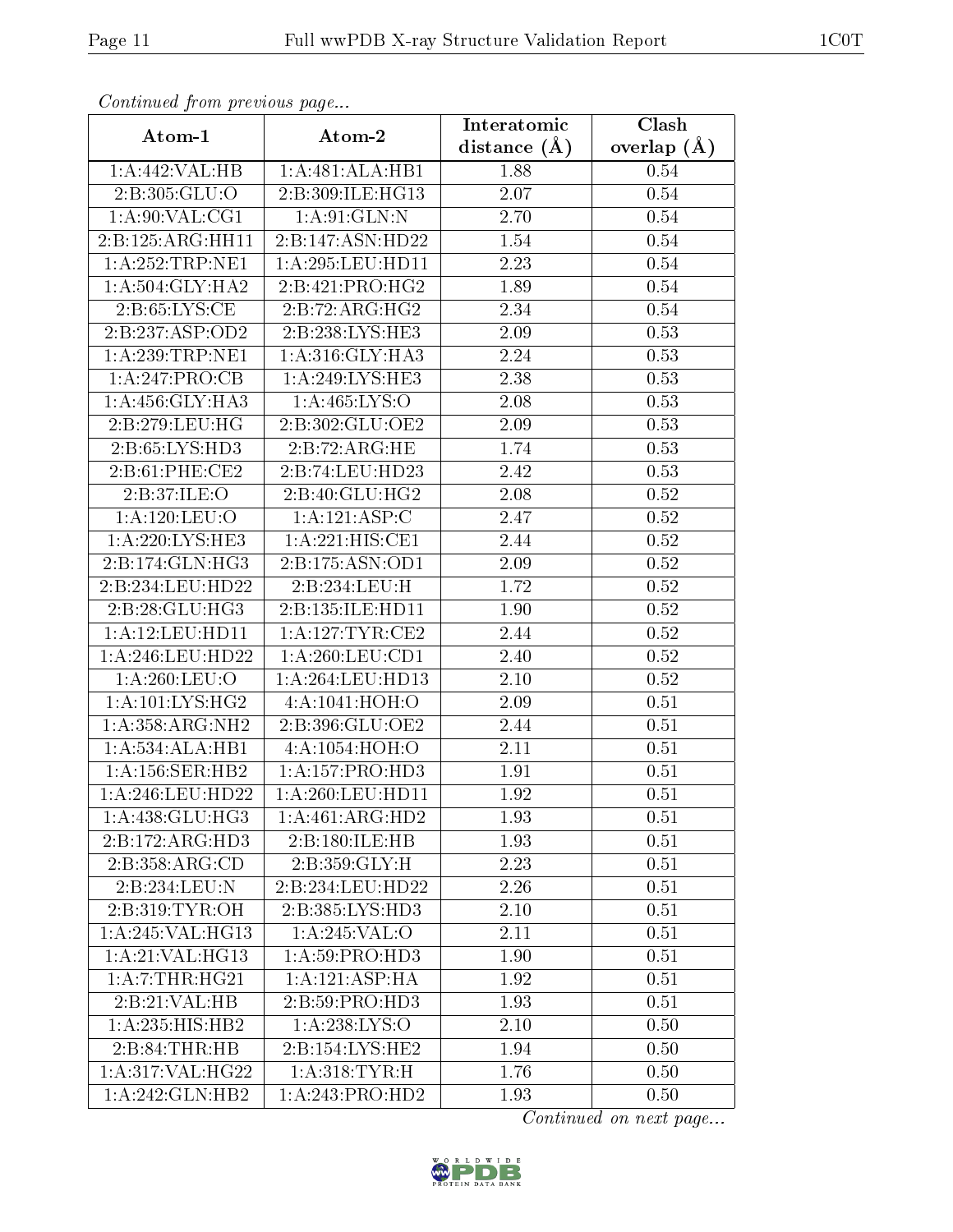| Continuea from previous page<br>Clash<br>Interatomic |                     |                   |               |  |  |
|------------------------------------------------------|---------------------|-------------------|---------------|--|--|
| Atom-1                                               | Atom-2              | distance $(A)$    | overlap $(A)$ |  |  |
| 1: A:282:LEU:HD12                                    | 1:A:293:ILE:CG2     | 2.41              | 0.50          |  |  |
| 2:B:64:LYS:HE3                                       | 2: B:69:THR:C       | 2.32              | 0.50          |  |  |
| 1: A: 354: TYR: HE2                                  | 1: A:375: ILE: HG13 | 1.76              | 0.50          |  |  |
| 1: A:298: GLU:H                                      | 1: A:298: GLU:CD    | 2.14              | 0.50          |  |  |
| 1: A:342:TYR:CD1                                     | 1: A:342:TYR:C      | 2.86              | 0.49          |  |  |
| 2:B:169:GLU:N                                        | 2: B: 170: PRO: CD  | 2.74              | 0.49          |  |  |
| 2:B:154:LYS:HA                                       | 2:B:184:MET:CE      | 2.42              | 0.49          |  |  |
| 2:B:164:MET:O                                        | 2:B:167:ILE:HG23    | 2.11              | 0.49          |  |  |
| 2:B:173:LYS:NZ                                       | 2:B:173:LYS:HB2     | 2.28              | 0.49          |  |  |
| 2: B: 183: TYR: CD1                                  | 2:B:380:ILE:HD13    | 2.48              | 0.49          |  |  |
| 2:B:24:TRP:HH2                                       | 2: B:61:PHE:CE1     | 2.31              | 0.49          |  |  |
| 1:A:332:GLN:O                                        | 1:A:336:GLN:HB2     | 2.12              | 0.49          |  |  |
| 2:B:120:LEU:O                                        | 2:B:121:ASP:C       | 2.49              | 0.49          |  |  |
| 1: A:253:THR:HA                                      | 1:A:292:VAL:HA      | 1.94              | 0.49          |  |  |
| 2:B:177:ASP:CG                                       | 2:B:178:ILE:N       | 2.66              | 0.49          |  |  |
| 2:B:249:LYS:HE2                                      | 2:B:256:ASP:OD1     | 2.13              | 0.49          |  |  |
| 2:B:393:ILE:HD13                                     | 2:B:398:TRP:HB2     | 1.95              | 0.48          |  |  |
| 2:B:254:VAL:HG23                                     | 2:B:291:GLU:O       | 2.14              | 0.48          |  |  |
| 2:B:177:ASP:CG                                       | 2:B:178:ILE:H       | 2.16              | 0.48          |  |  |
| 2:B:24:TRP:CH2                                       | 2: B:61: PHE:CD1    | 3.01              | 0.48          |  |  |
| 1:A:7:THR:CG2                                        | 1:A:121:ASP:HA      | 2.43              | 0.48          |  |  |
| 1: A:8: VAL: CG2                                     | 1:A:159:ILE:HG23    | 2.42              | 0.48          |  |  |
| 1: A: 389: PHE: HB2                                  | 1: A: 414: TRP: HB3 | 1.95              | 0.48          |  |  |
| 2:B:404:GLU:HG2                                      | 4:B:1017:HOH:O      | $\overline{2}.13$ | 0.48          |  |  |
| 1:A:506:ILE:HG21                                     | 1:A:533:LEU:HD12    | 1.95              | 0.48          |  |  |
| 2:B:148:VAL:O                                        | 2:B:150:PRO:HD3     | 2.14              | 0.48          |  |  |
| 1:A:234:LEU:HD22                                     | 1:A:234:LEU:N       | 2.28              | 0.48          |  |  |
| 1:A:297:GLU:HB3                                      | 1: A:298: GLU:OE2   | 2.13              | 0.48          |  |  |
| 1:A:448:ARG:HH22                                     | 1:A:474:ASN:N       | 2.11              | 0.48          |  |  |
| 2:B:345:PRO:O                                        | 2:B:346:PHE:HB2     | 2.14              | 0.48          |  |  |
| 2:B:239:TRP:CH2                                      | 2:B:381:VAL:HG11    | 2.48              | 0.48          |  |  |
| 1: A:106: VAL:HG12                                   | 1:A:227:PHE:CE2     | 2.49              | 0.48          |  |  |
| 1:A:89:GLU:OE2                                       | 1: A:92: LEU: HD21  | 2.14              | 0.47          |  |  |
| 1:A:448:ARG:CZ                                       | 1:A:474:ASN:H       | 2.26              | 0.47          |  |  |
| 2:B:161:GLN:CA                                       | 2:B:161:GLN:HE21    | 2.16              | 0.47          |  |  |
| 1: A: 168: LEU: O                                    | 1:A:172:ARG:HG3     | 2.14              | 0.47          |  |  |
| 2:B:63:ILE:HG13                                      | 2:B:72:ARG:HB3      | 1.96              | 0.47          |  |  |
| 2:B:50:ILE:HG23                                      | 2:B:145:GLN:HG2     | 1.96              | 0.47          |  |  |
| 2: B: 180: ILE: CD1                                  | 2:B:189:VAL:HG13    | 2.44              | 0.47          |  |  |
| 2:B:423:VAL:O                                        | 2:B:423:VAL:HG13    | 2.14              | 0.47          |  |  |
| 1:A:151:GLN:CA                                       | 1:A:151:GLN:HE21    | 2.27              | 0.47          |  |  |

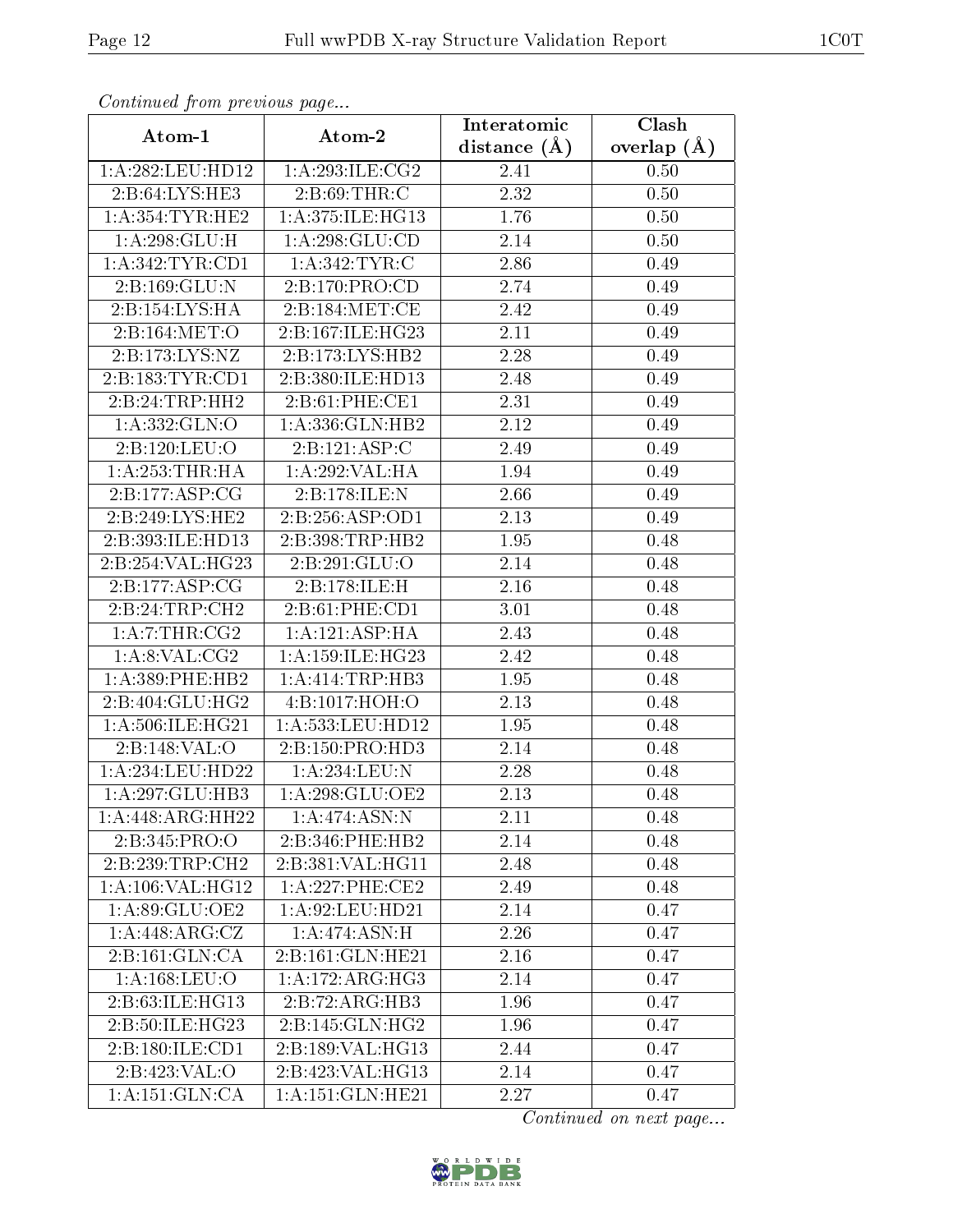| Continued from previous page |                              | Interatomic       | Clash         |  |
|------------------------------|------------------------------|-------------------|---------------|--|
| Atom-1                       | Atom-2                       | distance $(A)$    | overlap $(A)$ |  |
| 1:A:282:LEU:N                | 1:A:282:LEU:HD22             | 2.30              | 0.47          |  |
| 1:A:79:GLU:O                 | 1:A:83:ARG:HG2               | $\overline{2.15}$ | 0.47          |  |
| 2:B:172:ARG:C                | 2:B:173:LYS:HZ2              | 2.18              | 0.47          |  |
| 1:A:407:GLN:HG2              | 2:B:393:ILE:HA               | 1.96              | 0.47          |  |
| 1:A:317:VAL:HG22             | 1: A:318: TYR: N             | 2.29              | 0.47          |  |
| 1: A:406:TRP:CH2             | 1: A:407: GLN:NE2            | 2.83              | 0.47          |  |
| 1:A:274:ILE:HG23             | 1:A:306:ASN:OD1              | 2.15              | 0.47          |  |
| 2:B:173:LYS:HZ3              | 2:B:173:LYS:HB2              | 1.79              | 0.47          |  |
| 2:B:263:LYS:HA               | 2:B:426:TRP:CD1              | 2.50              | 0.47          |  |
| 1: A:85: GLN:O               | 1:A:154:LYS:NZ               | 2.40              | 0.46          |  |
| 2:B:245:VAL:HG23             | 2:B:245:VAL:O                | 2.15              | 0.46          |  |
| 2:B:282:LEU:HD11             | 2:B:295:LEU:HD23             | 1.97              | 0.46          |  |
| 1:A:111:VAL:HG11             | 1:A:214:LEU:HD22             | 1.96              | 0.46          |  |
| 2:B:379:SER:CB               | 2:B:387:PRO:HD3              | 2.45              | 0.46          |  |
| 2:B:178:ILE:CG2              | 2:B:189:VAL:HG12             | 2.45              | 0.46          |  |
| 1:A:278:GLN:HB2              | 1:A:302:GLU:OE2              | 2.15              | 0.46          |  |
| 1: A: 252: TRP: CD1          | 1:A:295:LEU:HD11             | $\overline{2.51}$ | 0.46          |  |
| 2:B:125:ARG:HD3              | 2:B:147:ASN:HA               | 1.95              | 0.46          |  |
| 1:A:469:LEU:N                | 1:A:469:LEU:HD22             | 2.31              | 0.46          |  |
| $1:$ A:73:LYS:HE2            | 1:A:75:VAL:CG2               | 2.46              | 0.46          |  |
| 2:B:268:SER:HA               | 2:B:271:TYR:O                | 2.16              | 0.46          |  |
| 2:B:428:GLN:O                | 2:B:428:GLN:HG3              | 2.16              | 0.46          |  |
| 1:A:193:LEU:HB3              | 1:A:197:GLN:HB2              | 1.97              | 0.46          |  |
| 1: A:298: GLU:CD             | 1:A:298:GLU:N                | 2.69              | 0.46          |  |
| 2:B:241:VAL:O                | 2:B:243:PRO:HD3              | 2.16              | 0.46          |  |
| 1: A:240:THR:OG1             | 1:A:241:VAL:N                | 2.49              | 0.46          |  |
| 1:A:448:ARG:HH22             | 1:A:474:ASN:H                | 1.63              | 0.46          |  |
| 2: B:369:THR:O               | $2:B:373:GLN:\overline{HG3}$ | 2.16              | 0.45          |  |
| 1: A:239:TRP:CD1             | 1: A:316: GLY:O              | 2.69              | 0.45          |  |
| 1:A:23:GLN:HE22              | 1: A:60: VAL:H               | 1.62              | 0.45          |  |
| 2:B:157:PRO:HG3              | 2:B:184:MET:HE1              | 1.97              | 0.45          |  |
| 2:B:241:VAL:HG22             | 2:B:350:LYS:HG3              | 1.97              | 0.45          |  |
| 2:B:169:GLU:H                | 2:B:170:PRO:HD2              | 1.80              | 0.45          |  |
| 1:A:317:VAL:HG13             | 1:A:349:LEU:HD23             | 1.99              | 0.45          |  |
| 2:B:41:MET:HB3               | 2:B:47:ILE:HG12              | 1.98              | 0.45          |  |
| 1:A:372:VAL:HG11             | 1:A:411:IE:HG23              | 1.98              | 0.45          |  |
| 1:A:474:ASN:O                | 1:A:478:GLU:HG3              | 2.16              | 0.45          |  |
| 2:B:108:VAL:HG23             | 2:B:234:LEU:HD21             | 1.97              | 0.45          |  |
| 2:B:330:GLN:HB2              | 2:B:338:THR:OG1              | 2.16              | 0.45          |  |
| 1:A:532:TYR:CE2              | 1:A:534:ALA:HB2              | 2.52              | 0.45          |  |
| 1:A:89:GLU:HB2               | 1:A:92:LEU:HD23              | 1.99              | 0.45          |  |

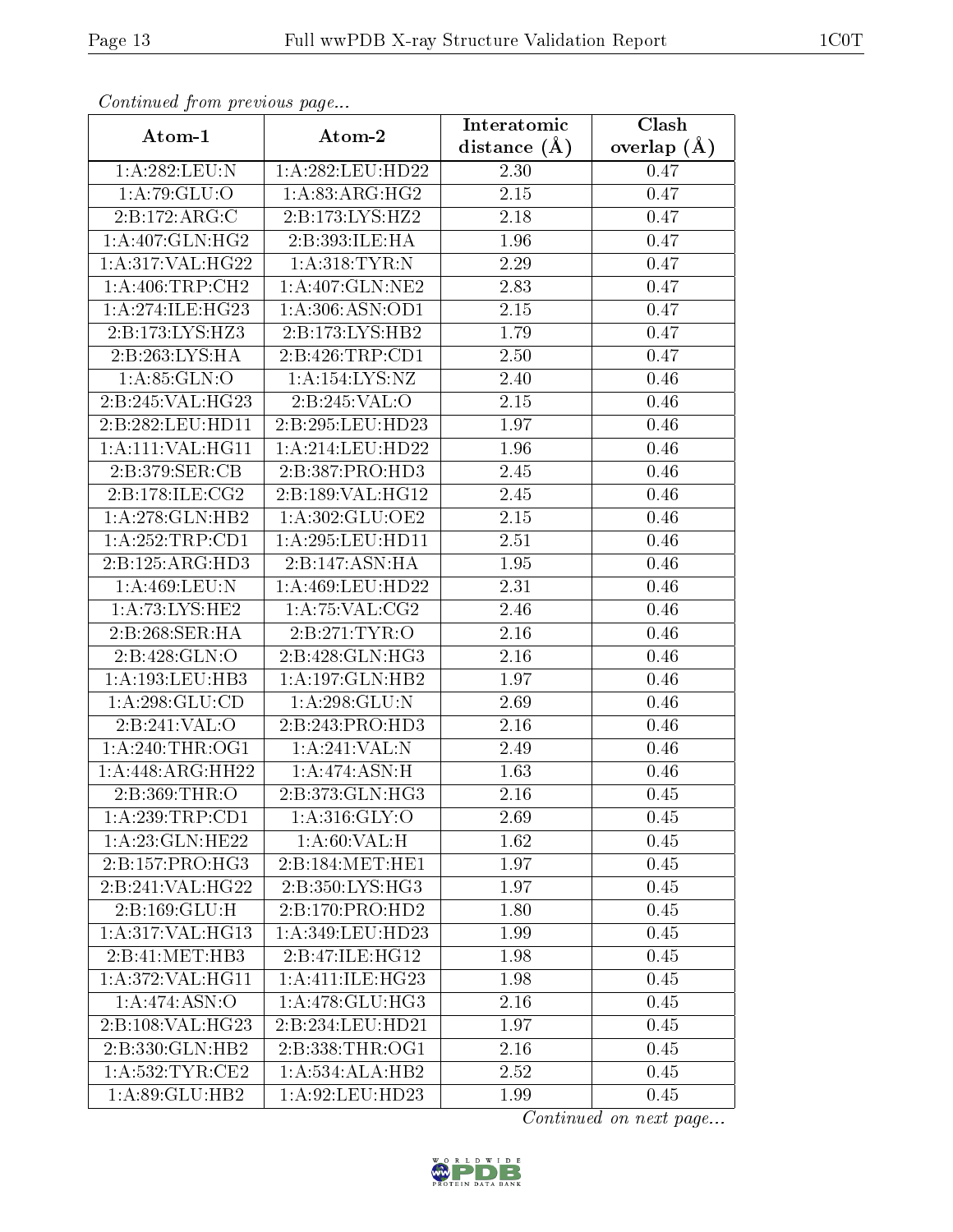| Communaca from previous page                 |                     | Interatomic | Clash           |  |
|----------------------------------------------|---------------------|-------------|-----------------|--|
| Atom-1                                       | Atom-2              |             | overlap $(\AA)$ |  |
| 1:A:264:LEU:HD23                             | 1:A:276:VAL:HG12    | 1.99        | 0.45            |  |
| 2:B:282:LEU:CD1                              | 2:B:295:LEU:HD23    | 2.47        | 0.45            |  |
| 2:B:65:LYS:HZ2                               | 2:B:72:ARG:NE       | 2.15        | 0.45            |  |
| 1: A:417: VAL:O                              | 1: A:417: VAL:HG13  | 2.16        | 0.44            |  |
| 1: A:480: GLN:O                              | 1: A:483: TYR:HB3   | 2.17        | 0.44            |  |
| 1:A:448:ARG:NH2                              | 1: A:474: ASN:H     | 2.15        | 0.44            |  |
| 2:B:160:PHE:CD1                              | 2:B:160:PHE:O       | 2.71        | 0.44            |  |
| 2:B:103:LYS:HE3                              | 2:B:179:VAL:HG21    | 1.98        | 0.44            |  |
| 2:B:356:ARG:HH12                             | 2:B:358:ARG:HA      | 1.83        | 0.44            |  |
| 2:B:339:TYR:CE1                              | 2:B:352:GLY:HA3     | 2.52        | 0.44            |  |
| 1:A:122:GLU:HA                               | 1:A:125:ARG:HD2     | 1.99        | 0.44            |  |
| 1: A:345: PRO:C                              | 1: A:346:PHE:HD1    | 2.21        | 0.44            |  |
| 1: A:377:THR:O                               | 1:A:381:VAL:HG23    | 2.18        | 0.44            |  |
| 1: A:86: ASP:OD2                             | 1: A: 154: LYS: NZ  | 2.45        | 0.44            |  |
| 2:B:381:VAL:O                                | 2:B:381:VAL:CG1     | 2.65        | 0.44            |  |
| 2:B:425:LEU:HD23                             | 2:B:425:LEU:O       | 2.18        | 0.44            |  |
| 1: A:489: SER: HB2                           | 1: A:493: VAL:HG13  | 1.99        | 0.44            |  |
| 1: A:8: VAL:O                                | 1:A:121:ASP:HB2     | 2.17        | 0.44            |  |
| 2:B:317:VAL:O                                | 2:B:317:VAL:HG23    | 2.18        | 0.44            |  |
| 2:B:366:LYS:HA                               | 2: B:405: TYR:CD1   | 2.52        | 0.44            |  |
| 1:A:435:VAL:HG22                             | 2:B:290:THR:HG21    | 1.99        | 0.44            |  |
| 1: A: 73: LYS: HE2                           | 1: A:75: VAL:HG22   | 1.99        | 0.43            |  |
| 1: A:83:ARG:HG3                              | 1:A:83:ARG:NH1      | 2.33        | 0.43            |  |
| 1:A:106:VAL:HG12                             | 1: A:227:PHE:HE2    | 1.82        | 0.43            |  |
| 1:A:364:ASP:O                                | 1: A:368:LEU:HB2    | 2.18        | 0.43            |  |
| 2:B:106:VAL:O                                | 2:B:234:LEU:N       | 2.46        | 0.43            |  |
| 2:B:249:LYS:HG2                              | 2:B:252:TRP:CE2     | 2.54        | 0.43            |  |
| $2:B:302:G\overline{\mathrm{LU}:\mathrm{O}}$ | 2:B:306:ASN:ND2     | 2.51        | 0.43            |  |
| 1: A:5: ILE: CG2                             | 1:A:119:PRO:HD2     | 2.49        | 0.43            |  |
| 1:A:20:LYS:HE3                               | 1: A: 55: PRO:O     | 2.19        | 0.43            |  |
| 2:B:234:LEU:HD11                             | 2:B:377:THR:HG21    | 2.00        | 0.43            |  |
| 1: A:90: VAL:HG12                            | $1:$ A: $91:$ GLN:N | 2.33        | 0.43            |  |
| 2:B:278:GLN:HB2                              | 2:B:302:GLU:OE2     | 2.19        | 0.43            |  |
| 1:A:46:LYS:HD3                               | 1: A:116: PHE:HB3   | 2.01        | 0.43            |  |
| 2:B:368:LEU:O                                | 2:B:372:VAL:HG23    | 2.19        | 0.43            |  |
| 2:B:58:THR:HG21                              | 2:B:75:VAL:HG12     | 2.00        | 0.43            |  |
| 2:B:104:LYS:HB2                              | 2:B:104:LYS:HE3     | 1.92        | 0.43            |  |
| 2:B:30:LYS:HE2                               | 2:B:404:GLU:OE1     | 2.18        | 0.43            |  |
| 2:B:281:LYS:C                                | 2:B:283:LEU:H       | 2.22        | 0.42            |  |
| 1:A:265:ASN:O                                | 1:A:267:ALA:N       | 2.52        | 0.42            |  |
| $1:A:249:LY\overline{S:HB2}$                 | 1: A:252:TRP:CE2    | 2.54        | 0.42            |  |

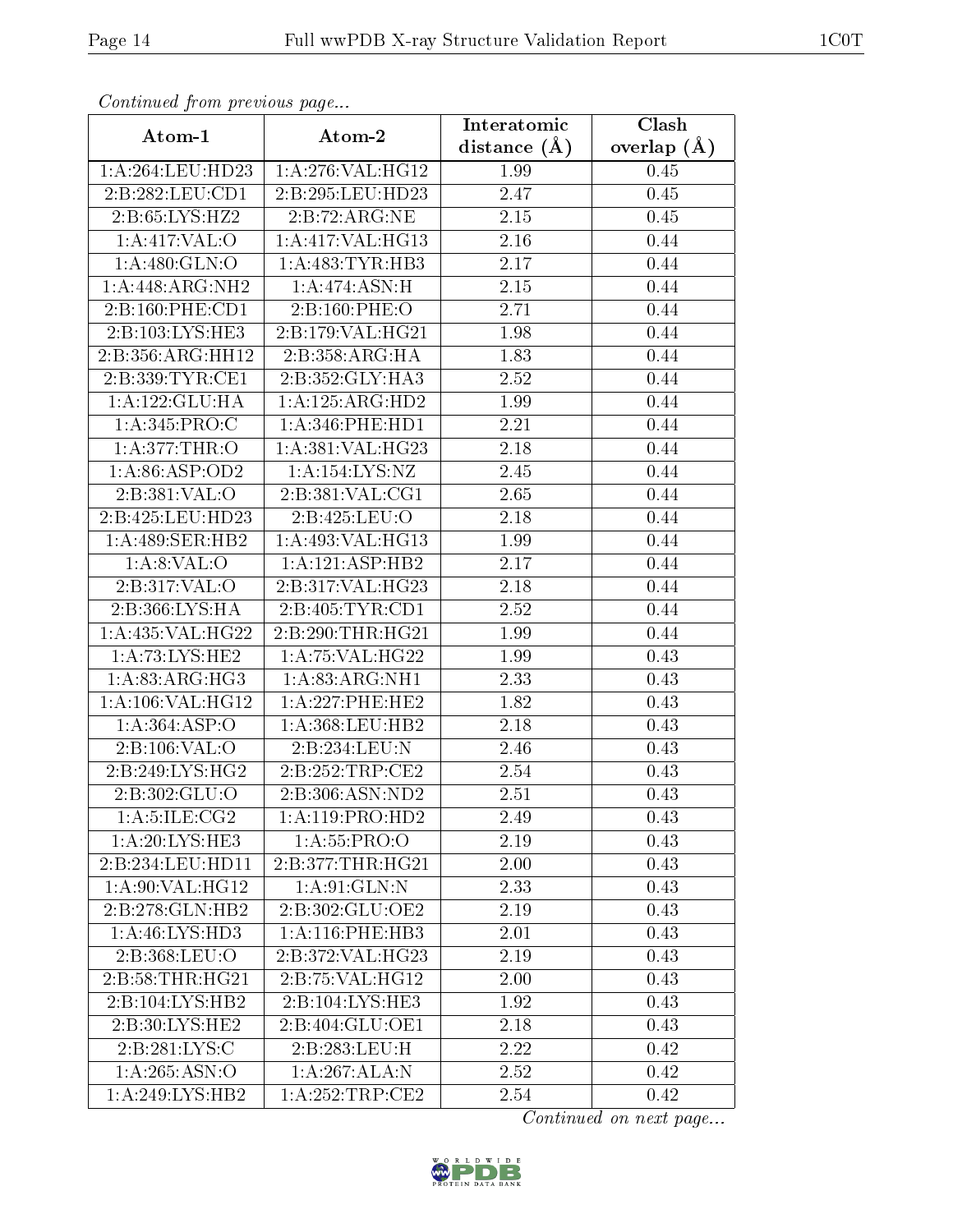| Communa from previous page            |                            | Interatomic | Clash           |  |
|---------------------------------------|----------------------------|-------------|-----------------|--|
| Atom-1                                | Atom-2                     |             | overlap $(\AA)$ |  |
| 1:A:283:LEU:N                         | 1: A: 283: LEU: CD2        | 2.81        | 0.42            |  |
| 1:A:302:GLU:O                         | 1:A:305:GLU:HB3            | 2.20        | 0.42            |  |
| 1: A:460:ASN:HA                       | 2:B:286:THR:O              | $2.19\,$    | 0.42            |  |
| 2:B:163:SER:O                         | 2:B:167:ILE:CG2            | 2.59        | 0.42            |  |
| 2:B:168:LEU:HD13                      | 2:B:180:ILE:HG21           | 2.01        | 0.42            |  |
| 2: B: 265: ASN: O                     | 2:B:268:SER:OG             | 2.27        | 0.42            |  |
| 1:A:503:LEU:CD2                       | 1:A:507:GLN:HE21           | 2.30        | 0.42            |  |
| 2: B: 159: ILE:C                      | 2:B:161:GLN:H              | 2.23        | 0.42            |  |
| 2:B:379:SER:OG                        | 2:B:387:PRO:HD3            | 2.19        | 0.42            |  |
| 1: A:255: ASN:O                       | 1: A:259: LYS: HD3         | 2.20        | 0.42            |  |
| 1:A:5:ILE:HG23                        | 1: A: 119: PRO: HD2        | 2.01        | 0.42            |  |
| 1: A: 405: TYR: O                     | 2:B:331:LYS:HD3            | 2.20        | 0.42            |  |
| 1: A:309: ILE: O                      | 1: A:312: GLU: HG3         | 2.20        | 0.42            |  |
| 1:A:244:ILE:O                         | 1:A:244:ILE:HG22           | 2.19        | 0.42            |  |
| 1:A:265:ASN:O                         | 1:A:268:SER:N              | 2.53        | 0.42            |  |
| 1: A: 365: VAL: HG11                  | 1:A:401:TRP:CD1            | 2.55        | 0.42            |  |
| 2:B:136:ASN:HB3                       | 2:B:138:GLU:HG3            | 2.02        | 0.42            |  |
| 1:A:447:ASN:OD1                       | 1: A: 450: THR: HG23       | 2.19        | 0.42            |  |
| 2:B:183:TYR:HB3                       | 2:B:188:TYR:HE1            | 1.85        | 0.42            |  |
| 2:B:422:LEU:HB3                       | 2:B:426:TRP:CH2            | 2.55        | 0.42            |  |
| 1: A:226: PRO:HB3                     | 1:A:235:HIS:CE1            | 2.55        | 0.41            |  |
| 1:A:264:LEU:CD1                       | 1: A:264:LEU: N            | 2.82        | 0.41            |  |
| 1: A:228:LEU:HA                       | 1:A:232:TYR:O              | 2.20        | 0.41            |  |
| 1:A:58:THR:HA                         | 1: A:59: PRO:HD3           | 1.94        | 0.41            |  |
| 2: B: 70: LYS: N                      | 2:B:70:LYS:HD2             | 2.35        | 0.41            |  |
| 2:B:113:ASP:OD2                       | $2:B:\overline{113:ASP:N}$ | 2.50        | 0.41            |  |
| 1:A:106:VAL:HG12                      | $1:A:107$ : THR: N         | 2.36        | 0.41            |  |
| 1: A:216:THR:HB                       | 1:A:217:PRO:HD2            | 2.02        | 0.41            |  |
| 2:B:244:ILE:HG22                      | 2:B:263:LYS:HE2            | 2.02        | 0.41            |  |
| 1: A: 433: PRO: HB3                   | 2:B:289:LEU:HD23           | 2.03        | 0.41            |  |
| $1: A:181: \overline{\text{TYR:CE1}}$ | 1: A: 183: TYR: HB2        | 2.55        | 0.41            |  |
| 1:A:208:HIS:CE1                       | 1:A:212:TRP:CZ3            | 3.07        | 0.41            |  |
| 1: A:391:LEU:O                        | 1: A:416:PHE:HA            | 2.20        | 0.41            |  |
| 1: A:208: HIS: CE1                    | 1:A:212:TRP:HZ3            | 2.39        | 0.41            |  |
| 1:A:260:LEU:HD23                      | 1: A:279:LEU:HD23          | 2.03        | 0.41            |  |
| 2:B:356:ARG:CZ                        | 2:B:361:HIS:HB2            | 2.51        | 0.41            |  |
| 2:B:69:THR:CG2                        | 2:B:70:LYS:HD2             | 2.51        | 0.41            |  |
| 1:A:358:ARG:HH11                      | 1: A: 358: ARG: CG         | 2.34        | 0.41            |  |
| 2:B:161:GLN:O                         | 2: B: 162: SER:C           | 2.59        | 0.41            |  |
| 1:A:412:PRO:O                         | 1: A: 414: TRP: HD1        | 2.04        | 0.40            |  |
| 1: A:503:LEU:HD11                     | 1: A:507: GLN: NE2         | 2.37        | 0.40            |  |

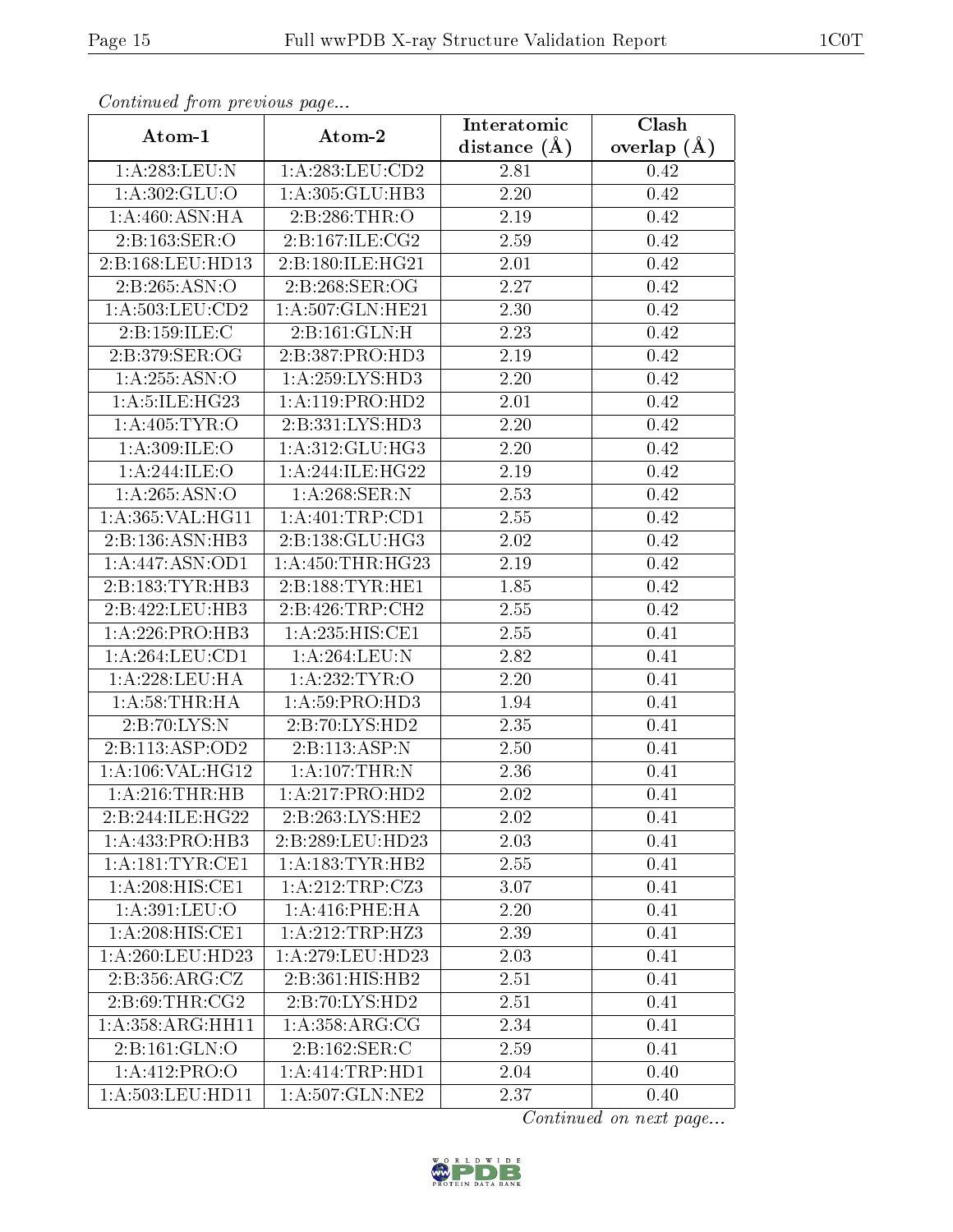| Atom-1           | Atom-2           | Interatomic<br>distance $(\AA)$ | Clash<br>(A)<br>overlap |
|------------------|------------------|---------------------------------|-------------------------|
| 2:B:178:ILE:HG21 | 2:B:189:VAL:HG12 | 2.03                            | 0.40                    |
| 2: B:281:LYS:C   | 2:B:283:LEU:N    | 2.74                            | 0.40                    |
| 2:B:319:TYR:CE1  | 2:B:321:PRO:HD3  | 2.56                            | 0.40                    |
| 1:A:204:GLU:HG3  | 4:A:1043:HOH:O   | 2.22                            | 0.40                    |
| 1: A:320: ASP:HA | 1:A:321:PRO:HD2  | 1.97                            | 0.40                    |
| 1:A:244:ILE:HD13 | 1:A:267:ALA:HB2  | 2.01                            | 0.40                    |
| 1:A:278:GLN:HB2  | 1: A:302: GLU:CD | 2.42                            | 0.40                    |
| 1: A:90: VAL:O   | 1: A:92: LEU: N  | 2.54                            | 0.40                    |

There are no symmetry-related clashes.

### 5.3 Torsion angles  $(i)$

#### 5.3.1 Protein backbone (i)

In the following table, the Percentiles column shows the percent Ramachandran outliers of the chain as a percentile score with respect to all X-ray entries followed by that with respect to entries of similar resolution.

The Analysed column shows the number of residues for which the backbone conformation was analysed, and the total number of residues.

| $\bf{Mol}$ | Chain | Analysed        | Favoured   Allowed   Outliers |            |           | Percentiles          |
|------------|-------|-----------------|-------------------------------|------------|-----------|----------------------|
|            | А     | $479/560(86\%)$ | 433 $(90\%)$                  | 36 (8\%)   | $10(2\%)$ | 7 <br>$\parallel$ 18 |
|            | Β     | 367/440(83%)    | $334(91\%)$                   | $30(8\%)$  | $3(1\%)$  | 19<br>43             |
| All        | All   | 846/1000(85%)   | 767 (91\%)                    | 66 $(8\%)$ | $13(2\%)$ | 26<br>10             |

All (13) Ramachandran outliers are listed below:

| Mol            | Chain | Res | <b>Type</b> |
|----------------|-------|-----|-------------|
| $\overline{2}$ | В     | 424 | <b>LYS</b>  |
| 1              | A     | 91  | <b>GLN</b>  |
| 1              | A     | 251 | SER         |
| 1              | A     | 266 | TRP         |
| 1              | А     | 240 | THR         |
| $\overline{2}$ | В     | 360 | ALA         |
| 1              | A     | 89  | GLU         |
| 1              | А     | 268 | SER         |
| $\overline{2}$ | В     | 97  | PRO         |
|                |       | 195 | ILE         |

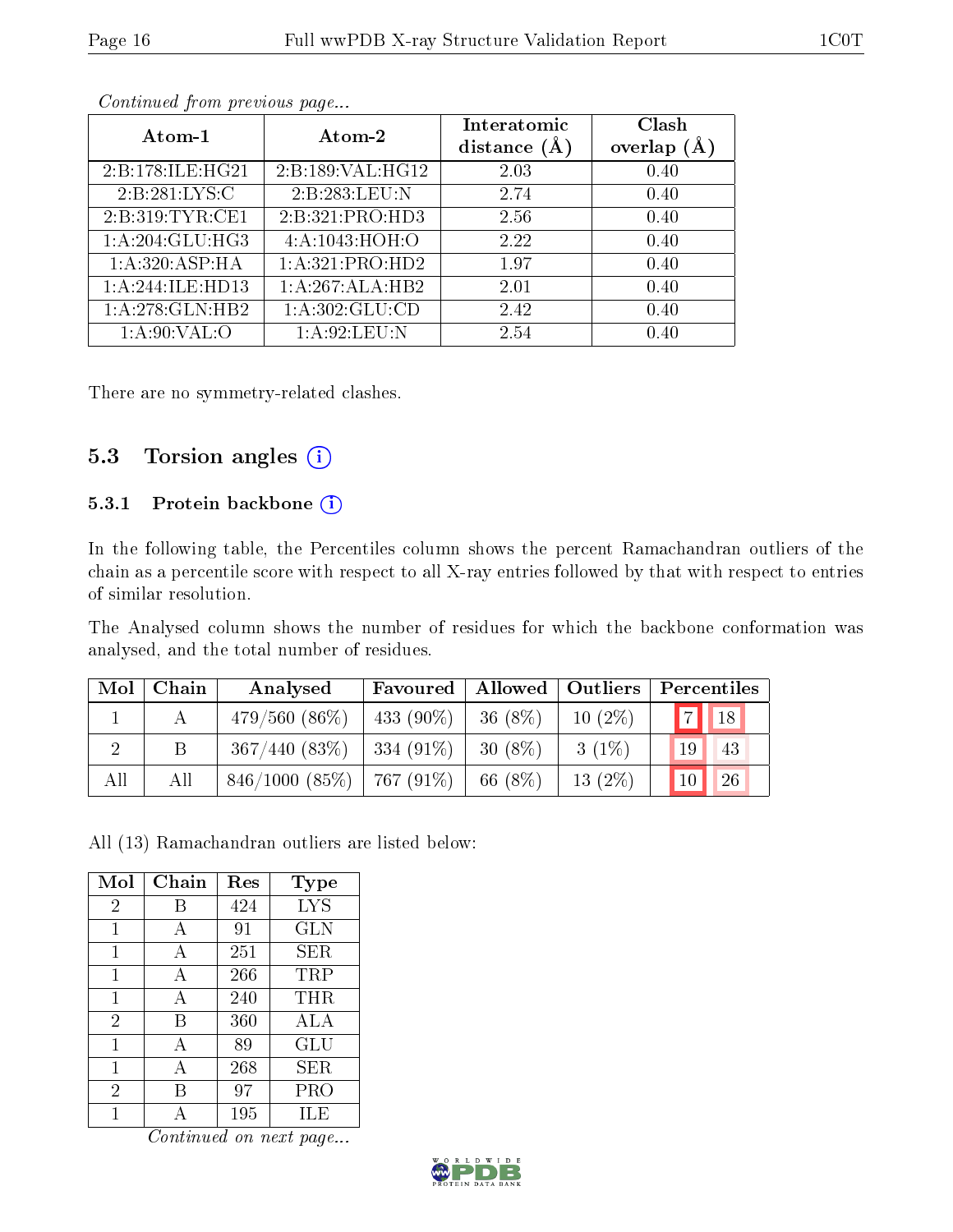Continued from previous page...

| $\operatorname{Mol}$ | Chain | $\operatorname{Res}% \left( \mathcal{N}\right) \equiv\operatorname{Res}(\mathcal{N}_{0})\cap\mathcal{N}_{1}$ | Type |
|----------------------|-------|--------------------------------------------------------------------------------------------------------------|------|
|                      |       |                                                                                                              | PRO  |
|                      |       | 170                                                                                                          | PRO  |
|                      |       | 345                                                                                                          | PRO  |

#### 5.3.2 Protein sidechains (i)

In the following table, the Percentiles column shows the percent sidechain outliers of the chain as a percentile score with respect to all X-ray entries followed by that with respect to entries of similar resolution.

The Analysed column shows the number of residues for which the sidechain conformation was analysed, and the total number of residues.

| Mol | Chain | Analysed         | Rotameric    | $\mid$ Outliers $\mid$ | Percentiles     |    |
|-----|-------|------------------|--------------|------------------------|-----------------|----|
|     |       | $438/499$ (88\%) | 403 $(92\%)$ | 35(8%)                 | 12 <sub>1</sub> | 27 |
|     |       | 339/400(85%)     | 319 $(94\%)$ | $20(6\%)$              | 19              | 43 |
| All | Аll   | $777/899$ (86\%) | 722 (93\%)   | 55 (7\%)               | 14              | 34 |

All (55) residues with a non-rotameric sidechain are listed below:

| Mol            | Chain                   | Res              | Type                    |
|----------------|-------------------------|------------------|-------------------------|
| $\mathbf{1}$   | $\overline{\rm A}$      | 6                | $\overline{{\rm GLU}}$  |
| $\mathbf 1$    | $\overline{A}$          | $\overline{7}$   | THR                     |
| $\overline{1}$ | $\overline{\rm A}$      | 11               | <b>LYS</b>              |
| $\overline{1}$ | $\overline{A}$          | $\overline{1}7$  | $\overline{\text{ASP}}$ |
| $\mathbf{1}$   | $\overline{\rm A}$      | 61               | PHE                     |
| $\mathbf 1$    | $\overline{A}$          | 89               | $\overline{{\rm GLU}}$  |
| $\mathbf{1}$   | $\overline{\rm A}$      | 92               | <b>LEU</b>              |
| $\overline{1}$ | $\overline{A}$          | 110              | $\overline{\text{ASP}}$ |
| $\mathbf{1}$   | $\overline{\rm A}$      | 144              | <b>TYR</b>              |
| $\mathbf{1}$   | $\overline{A}$          | 151              | GLN                     |
| $\overline{1}$ | $\overline{A}$          | 161              | <b>GLN</b>              |
| $\overline{1}$ | $\overline{A}$          | 168              | <b>LEU</b>              |
| $\mathbf{1}$   | $\overline{A}$          | $\overline{177}$ | $\overline{\rm ASP}$    |
| $\mathbf{1}$   | $\overline{A}$          | 182              | <b>GLN</b>              |
| $\mathbf{1}$   | $\overline{\rm A}$      | 205              | LEU                     |
| $\overline{1}$ | $\overline{\mathbf{A}}$ | 255              | <b>ASN</b>              |
| $\mathbf{1}$   | $\overline{A}$          | 264              | $\overline{\text{LEU}}$ |
| $\overline{1}$ | $\overline{\rm A}$      | 278              | $\overline{\text{GLN}}$ |
| $\mathbf{1}$   | $\overline{\rm A}$      | 340              | <b>GLN</b>              |
| $\overline{1}$ | $\overline{\rm A}$      | 358              | $\rm\overline{A}RG$     |

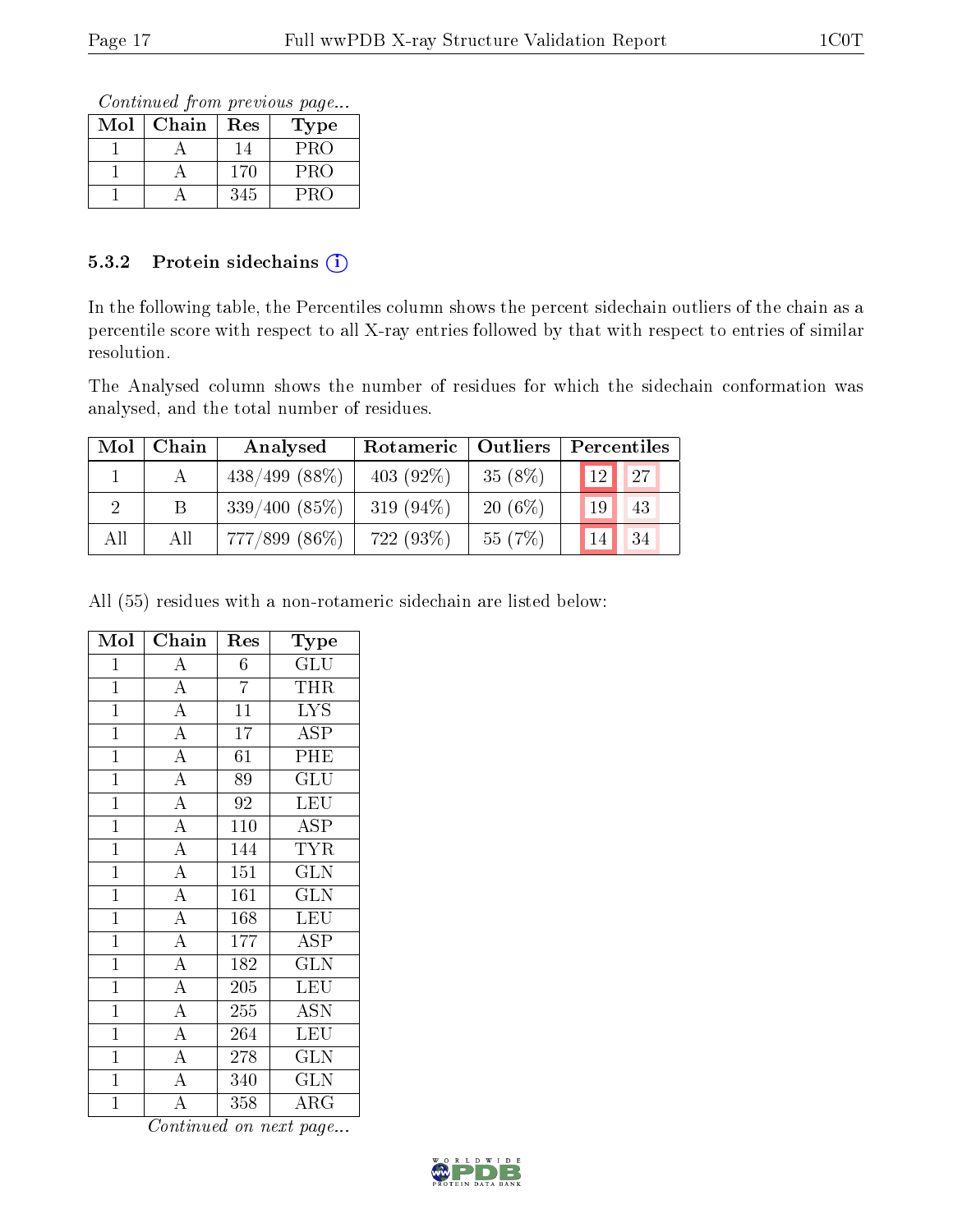| Mol            | Chain                                                                      | Res              | Type                    |
|----------------|----------------------------------------------------------------------------|------------------|-------------------------|
| $\overline{1}$ | $\overline{A}$                                                             | 362              | THR                     |
| $\overline{1}$ | $\overline{A}$                                                             | 368              | LEU                     |
| $\overline{1}$ |                                                                            | 373              | $\overline{\text{GLN}}$ |
| $\mathbf{1}$   | $\frac{\overline{A}}{\overline{A}}$ $\frac{\overline{A}}{\overline{A}}$    | 418              | $\overline{\text{ASN}}$ |
| $\overline{1}$ |                                                                            | 423              | $\overline{\text{VAL}}$ |
| $\mathbf{1}$   |                                                                            | 428              | GLN                     |
| $\overline{1}$ |                                                                            | 431              | $\overline{\text{LYS}}$ |
| $\mathbf{1}$   | $\overline{A}$                                                             | 473              | <b>THR</b>              |
| $\mathbf{1}$   | $\overline{A}$                                                             | 479              | LEU                     |
| $\mathbf{1}$   | $\frac{\overline{A}}{\overline{A}}$                                        | 480              | $\overline{\text{GLN}}$ |
| $\overline{1}$ |                                                                            | 491              | $\overline{\text{LEU}}$ |
| $\mathbf{1}$   | $\frac{\overline{A}}{\overline{A}}$<br>$\frac{\overline{A}}{\overline{A}}$ | 493              | $\overline{\text{VAL}}$ |
| $\mathbf{1}$   |                                                                            | $\overline{517}$ | LEU                     |
| $\mathbf{1}$   |                                                                            | 523              | $\overline{\text{GLU}}$ |
| $\mathbf{1}$   |                                                                            | 533              | LEU                     |
| $\overline{2}$ | $\overline{\mathbf{B}}$                                                    | $8\,$            | <b>VAL</b>              |
| $\overline{2}$ | $\overline{\mathbf{B}}$                                                    | $\overline{24}$  | <b>TRP</b>              |
| $\overline{c}$ | $\overline{B}$                                                             | $\overline{53}$  | $\overline{\text{GLU}}$ |
| $\overline{c}$ | $\overline{\mathbf{B}}$                                                    | 85               | $\overline{\text{GLN}}$ |
| $\overline{2}$ | $\overline{\mathbf{B}}$                                                    | $\overline{113}$ | $\overline{\text{ASP}}$ |
| $\overline{2}$ | $\overline{\mathrm{B}}$                                                    | 122              | $\overline{\text{GLU}}$ |
| $\overline{2}$ | $\overline{\mathrm{B}}$                                                    | 167              | <b>ILE</b>              |
| $\overline{2}$ | $\overline{\mathrm{B}}$                                                    | 173              | LYS<br>VAL              |
| $\overline{2}$ | $\overline{\mathrm{B}}$                                                    | 189              |                         |
| $\overline{2}$ | $\overline{\mathrm{B}}$                                                    | 234              | <b>LEU</b>              |
| $\overline{2}$ | $\overline{\mathrm{B}}$                                                    | 249              | $\overline{\text{LYS}}$ |
| $\overline{2}$ | $\overline{\mathrm{B}}$                                                    | 283              | LEU                     |
| $\overline{2}$ | $\overline{\mathrm{B}}$                                                    | 287              | $\overline{\text{LYS}}$ |
| $\overline{2}$ | $\overline{\mathrm{B}}$                                                    | 289              | $\overline{\text{LEU}}$ |
| $\overline{c}$ | Β                                                                          | 303              | LEU                     |
| $\overline{2}$ | Β                                                                          | 336              | $\widetilde{{\rm GLN}}$ |
| $\overline{2}$ | Β                                                                          | 358              | $\overline{\text{ARG}}$ |
| $\overline{c}$ | $\overline{\mathrm{B}}$                                                    | 364              | <b>ASP</b>              |
| $\overline{2}$ | $\overline{\mathrm{B}}$                                                    | 368              | LEU                     |
| $\overline{2}$ | B                                                                          | 403              | <b>THR</b>              |

Some sidechains can be flipped to improve hydrogen bonding and reduce clashes. All (23) such sidechains are listed below:

| $\operatorname{Mol}$ | Chain | Res | Type |
|----------------------|-------|-----|------|
|                      |       | 23  | GLN  |
|                      |       | 57  | ASN. |
|                      |       |     |      |

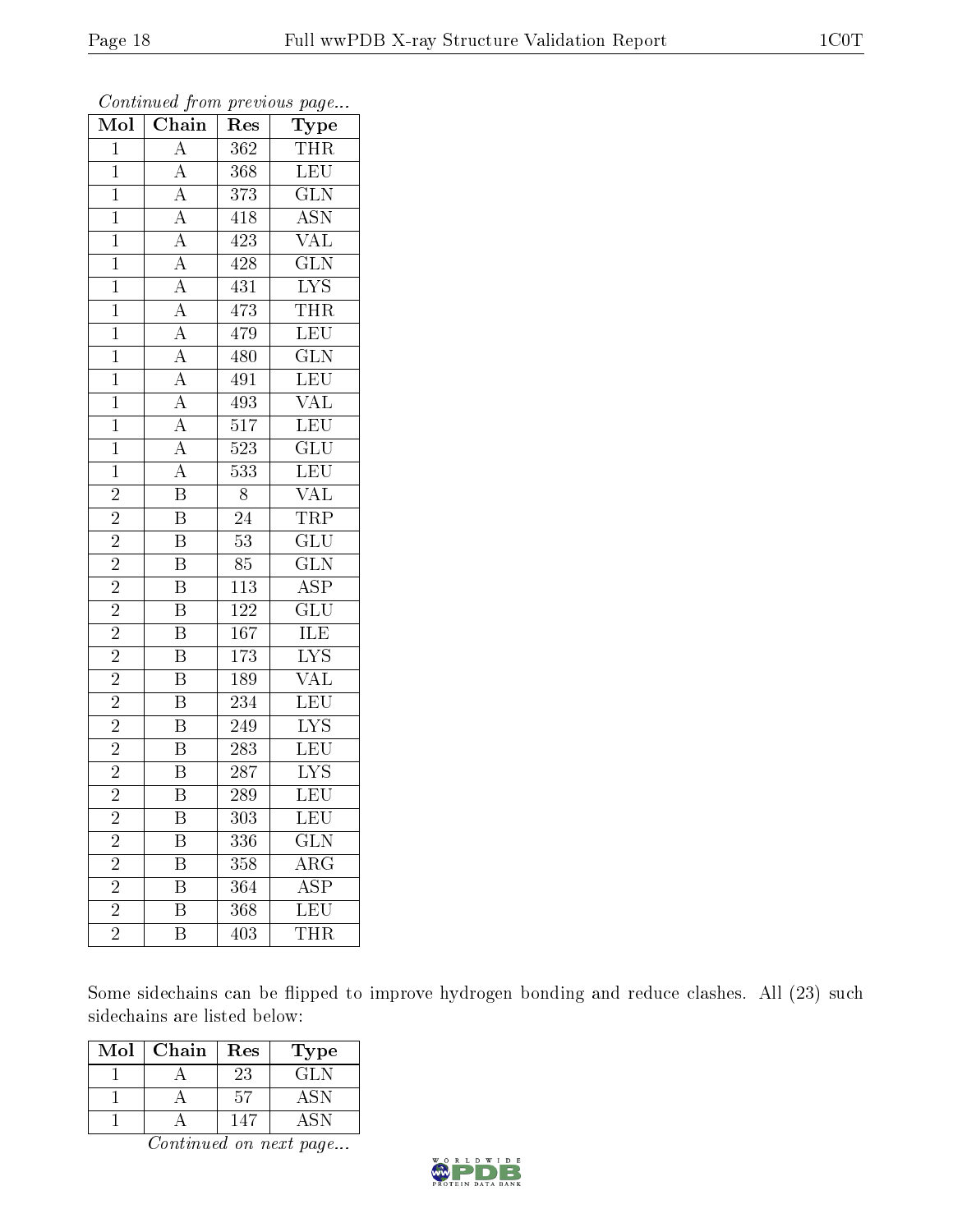|                         |                         |     | $\mathbf{r}$<br>$\overline{ }$ |  |  |
|-------------------------|-------------------------|-----|--------------------------------|--|--|
| $\overline{\text{Mol}}$ | Chain                   | Res | <b>Type</b>                    |  |  |
| $\mathbf{1}$            | $\overline{A}$          | 151 | <b>GLN</b>                     |  |  |
| $\mathbf{1}$            | $\overline{A}$          | 197 | $\overline{\rm GLN}$           |  |  |
| $\overline{1}$          | $\overline{A}$          | 222 | $\overline{\text{GLN}}$        |  |  |
| $\mathbf{1}$            | $\overline{A}$          | 255 | <b>ASN</b>                     |  |  |
| $\overline{1}$          | $\overline{A}$          | 278 | $\overline{\text{GLN}}$        |  |  |
| $\mathbf{1}$            | $\overline{A}$          | 315 | <b>HIS</b>                     |  |  |
| $\overline{1}$          | $\overline{A}$          | 332 | <b>GLN</b>                     |  |  |
| $\mathbf{1}$            | $\overline{A}$          | 334 | GLN                            |  |  |
| $\overline{1}$          | $\overline{\rm A}$      | 407 | <b>GLN</b>                     |  |  |
| $\overline{1}$          | $\overline{A}$          | 418 | $\overline{ASN}$               |  |  |
| $\overline{1}$          | $\overline{A}$          | 464 | $\overline{\text{GLN}}$        |  |  |
| $\overline{1}$          | $\overline{A}$          | 475 | <b>GLN</b>                     |  |  |
| $\mathbf{1}$            | $\overline{A}$          | 480 | <b>GLN</b>                     |  |  |
| $\overline{1}$          | $\overline{A}$          | 507 | <b>GLN</b>                     |  |  |
| $\overline{1}$          | $\overline{A}$          | 520 | $\overline{\text{GLN}}$        |  |  |
| $\overline{2}$          | $\overline{\mathrm{B}}$ | 147 | <b>ASN</b>                     |  |  |
| $\overline{2}$          | B                       | 151 | <b>GLN</b>                     |  |  |
| $\overline{2}$          | $\overline{\mathrm{B}}$ | 161 | <b>GLN</b>                     |  |  |
| $\overline{2}$          | $\, {\bf B}$            | 336 | <b>GLN</b>                     |  |  |
| $\overline{2}$          | $\overline{\mathrm{B}}$ | 361 | <b>HIS</b>                     |  |  |

#### 5.3.3 RNA  $(i)$

There are no RNA molecules in this entry.

### 5.4 Non-standard residues in protein, DNA, RNA chains (i)

1 non-standard protein/DNA/RNA residue is modelled in this entry.

In the following table, the Counts columns list the number of bonds (or angles) for which Mogul statistics could be retrieved, the number of bonds (or angles) that are observed in the model and the number of bonds (or angles) that are defined in the Chemical Component Dictionary. The Link column lists molecule types, if any, to which the group is linked. The Z score for a bond length (or angle) is the number of standard deviations the observed value is removed from the expected value. A bond length (or angle) with  $|Z| > 2$  is considered an outlier worth inspection. RMSZ is the root-mean-square of all Z scores of the bond lengths (or angles).

| Mol , | $\mid$ Chain $\mid$ Res $\mid$<br><b>Type</b> |  | ${\rm Link}$ | Bond lengths |      |                                                 | Bond angles |  |                   |
|-------|-----------------------------------------------|--|--------------|--------------|------|-------------------------------------------------|-------------|--|-------------------|
|       |                                               |  |              |              |      | Counts   RMSZ $\mid \#  Z  > 2$   Counts   RMSZ |             |  | $\pm$ # $ Z  > 2$ |
|       | $\mathbb{C}\mathrm{SD}$                       |  | 280          | <b>.</b>     | 0.65 |                                                 | 1, 8, 10    |  | $(100\%)$         |

In the following table, the Chirals column lists the number of chiral outliers, the number of chiral

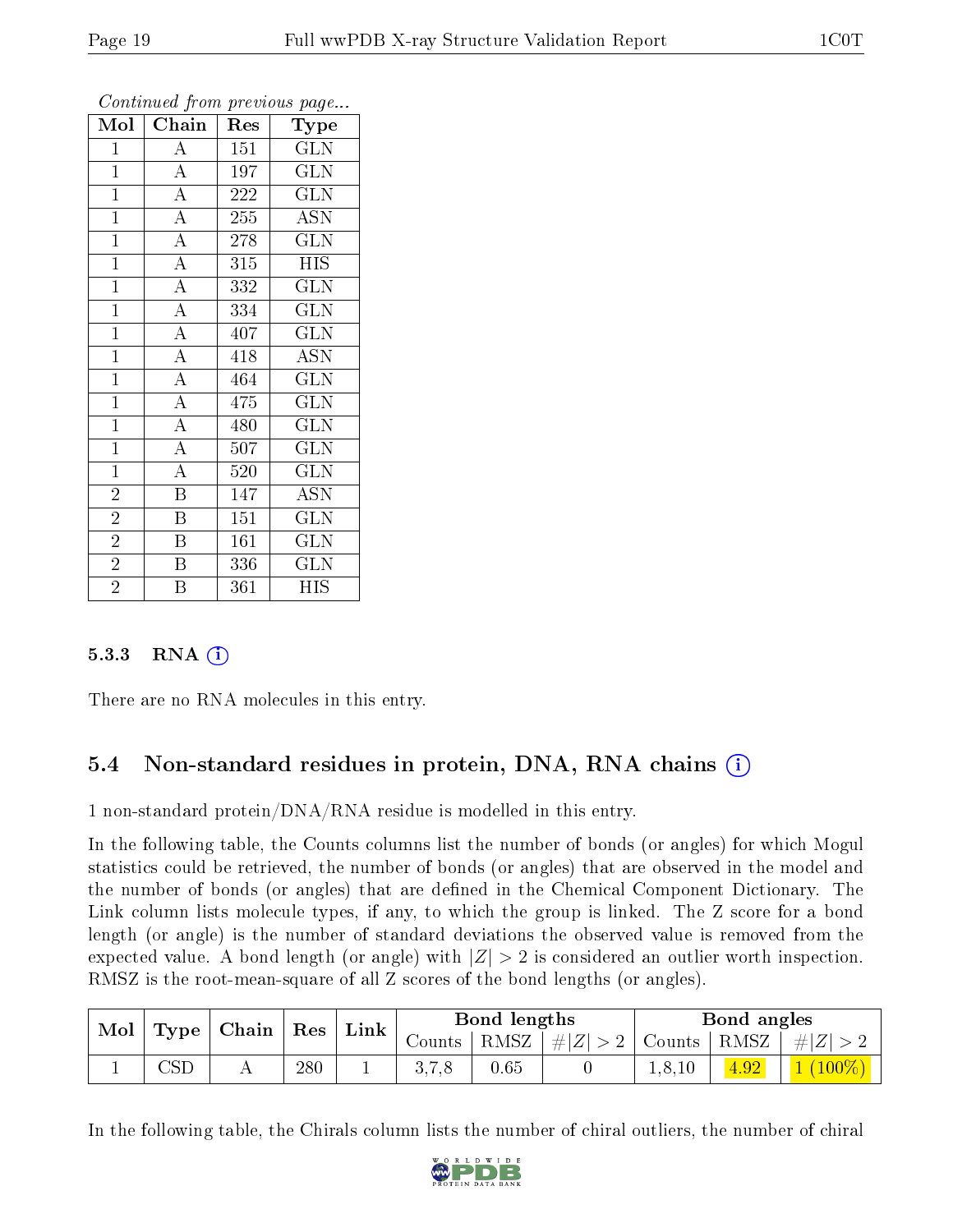centers analysed, the number of these observed in the model and the number defined in the Chemical Component Dictionary. Similar counts are reported in the Torsion and Rings columns. '-' means no outliers of that kind were identified.

|  |     |  | Mol   Type   Chain   Res   Link   Chirals   Torsions   Rings |  |
|--|-----|--|--------------------------------------------------------------|--|
|  | 280 |  | $-2/2/6/8$                                                   |  |

There are no bond length outliers.

All (1) bond angle outliers are listed below:

| $\mid$ Mol $\mid$ Chain $\mid$ Res $\mid$ Type $\mid$ |  | Atoms                          | $\mathbf{Z}$   Observed( $^o$ )   Ideal( $^o$ ) |        |
|-------------------------------------------------------|--|--------------------------------|-------------------------------------------------|--------|
|                                                       |  | $280$   CSD   OD1-SG-CB   4.92 | 114.90                                          | 105.54 |

There are no chirality outliers.

All (2) torsion outliers are listed below:

| Mol | $ $ Chain $ $ Res $ $ Type |     |     | Atoms          |
|-----|----------------------------|-----|-----|----------------|
|     |                            | 280 | CSD | N-CA-CB-SG     |
|     |                            | 280 | CSD | $CA-CB-SG-OD1$ |

There are no ring outliers.

1 monomer is involved in 2 short contacts:

|  |     |       | Mol   Chain   Res   Type   Clashes   Symm-Clashes |
|--|-----|-------|---------------------------------------------------|
|  | 280 | l CSD |                                                   |

#### 5.5 Carbohydrates (i)

There are no carbohydrates in this entry.

#### 5.6 Ligand geometry (i)

1 ligand is modelled in this entry.

In the following table, the Counts columns list the number of bonds (or angles) for which Mogul statistics could be retrieved, the number of bonds (or angles) that are observed in the model and the number of bonds (or angles) that are defined in the Chemical Component Dictionary. The Link column lists molecule types, if any, to which the group is linked. The Z score for a bond length (or angle) is the number of standard deviations the observed value is removed from the expected value. A bond length (or angle) with  $|Z| > 2$  is considered an outlier worth inspection. RMSZ is the root-mean-square of all Z scores of the bond lengths (or angles).

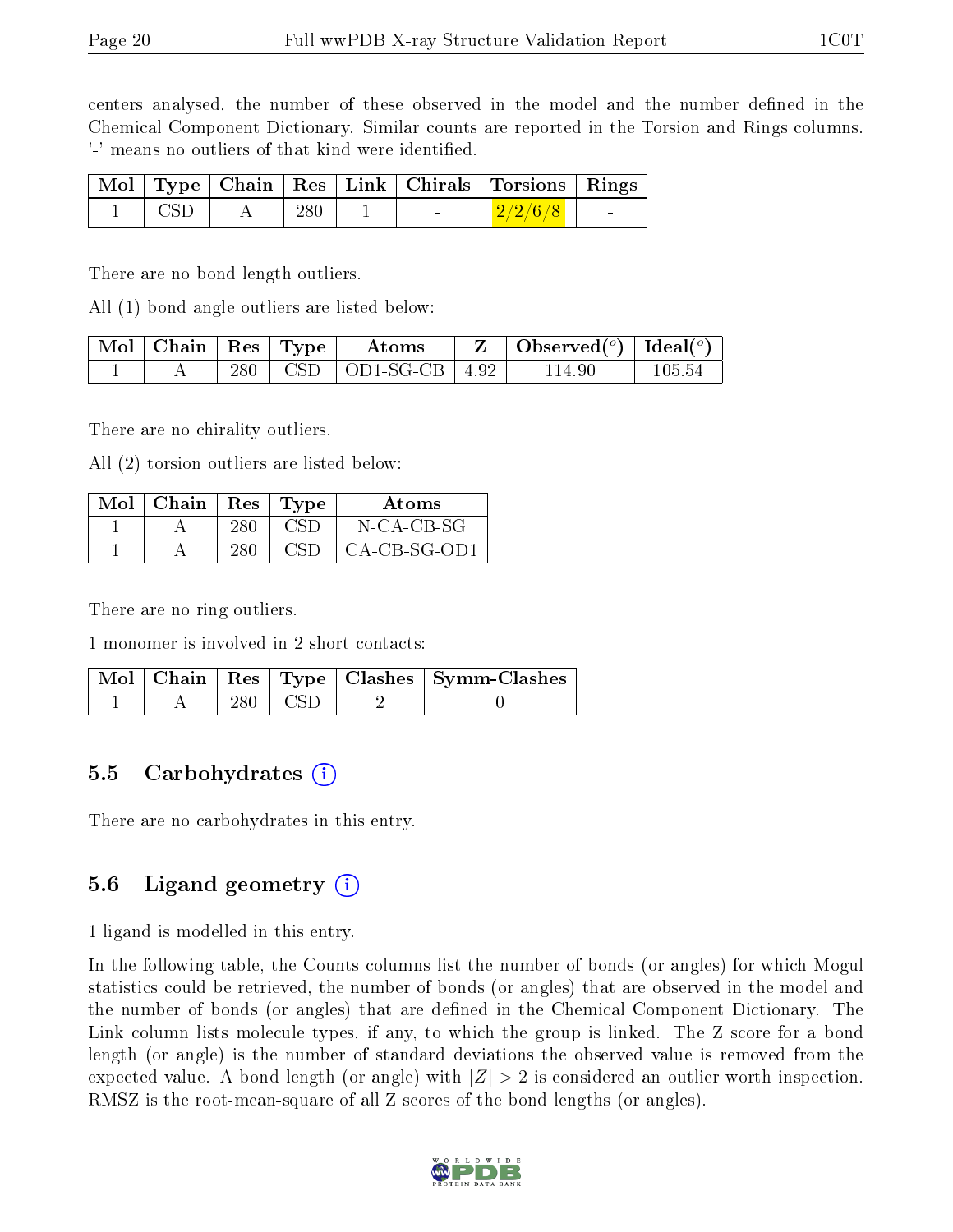| $\operatorname{Mol}$ | $\mid$ Type $\mid$ Chain $\mid$ Res $\mid$ Link $\mid$ |  | Bond lengths |                      |       | Bond angles                 |  |      |                                                                   |
|----------------------|--------------------------------------------------------|--|--------------|----------------------|-------|-----------------------------|--|------|-------------------------------------------------------------------|
|                      |                                                        |  |              |                      |       |                             |  |      | Counts   RMSZ $\mid \#  Z  > 2$   Counts   RMSZ $\mid \#  Z  > 2$ |
|                      | BM1                                                    |  | 999          | $^+$ 21, 23, 23 $^-$ | -1.41 | $\frac{2(9\%)}{2(7,35,35)}$ |  | 0.53 |                                                                   |

In the following table, the Chirals column lists the number of chiral outliers, the number of chiral centers analysed, the number of these observed in the model and the number defined in the Chemical Component Dictionary. Similar counts are reported in the Torsion and Rings columns. '-' means no outliers of that kind were identified.

|     |     |  | Mol   Type   Chain   Res   Link   Chirals   Torsions   Rings |  |
|-----|-----|--|--------------------------------------------------------------|--|
| BM1 | 999 |  | $0/6/33/33$   $0/4/4/4$                                      |  |

All (2) bond length outliers are listed below:

| Mol |     | $\vert$ Chain $\vert$ Res $\vert$ Type $\vert$ Atoms | Z          | $\perp$ Observed( $\AA$ )   Ideal( $\AA$ ) |          |
|-----|-----|------------------------------------------------------|------------|--------------------------------------------|----------|
|     | 999 | $\vert$ BM1 $\vert$ C2-C3                            | $\pm 4.16$ | $1.39\,$                                   | $1.51\,$ |
|     | 999 | $BM1 \mid C6-N4 \mid 2.80$                           |            | 1.40                                       | $1.36\,$ |

There are no bond angle outliers.

There are no chirality outliers.

There are no torsion outliers.

There are no ring outliers.

1 monomer is involved in 1 short contact:

|  |             | Mol   Chain   Res   Type   Clashes   Symm-Clashes |
|--|-------------|---------------------------------------------------|
|  | $999 + BM1$ |                                                   |

The following is a two-dimensional graphical depiction of Mogul quality analysis of bond lengths, bond angles, torsion angles, and ring geometry for all instances of the Ligand of Interest. In addition, ligands with molecular weight > 250 and outliers as shown on the validation Tables will also be included. For torsion angles, if less then 5% of the Mogul distribution of torsion angles is within 10 degrees of the torsion angle in question, then that torsion angle is considered an outlier. Any bond that is central to one or more torsion angles identified as an outlier by Mogul will be highlighted in the graph. For rings, the root-mean-square deviation (RMSD) between the ring in question and similar rings identified by Mogul is calculated over all ring torsion angles. If the average RMSD is greater than 60 degrees and the minimal RMSD between the ring in question and any Mogul-identified rings is also greater than 60 degrees, then that ring is considered an outlier. The outliers are highlighted in purple. The color gray indicates Mogul did not find sufficient equivalents in the CSD to analyse the geometry.

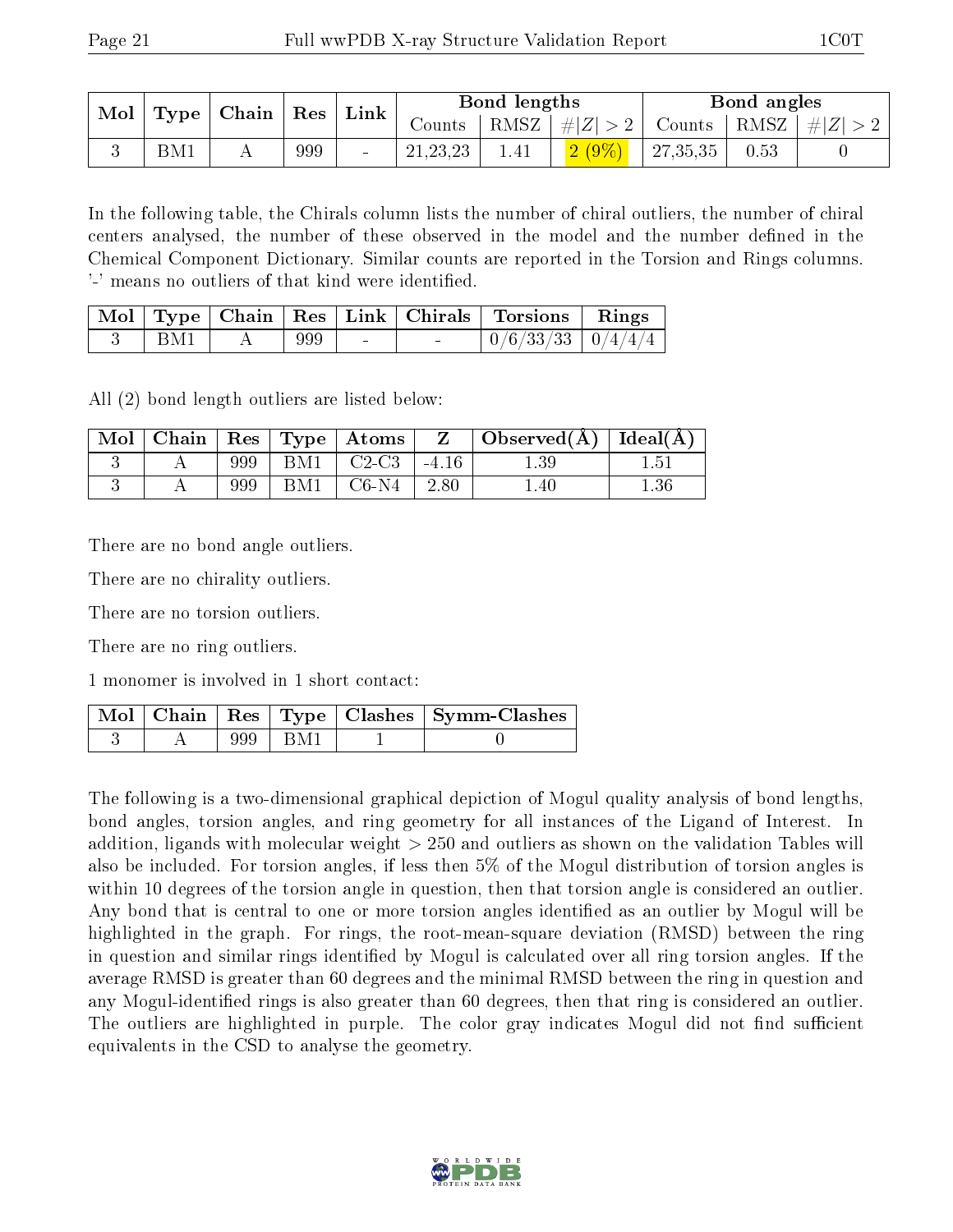



## 5.7 [O](https://www.wwpdb.org/validation/2017/XrayValidationReportHelp#nonstandard_residues_and_ligands)ther polymers (i)

There are no such residues in this entry.

## 5.8 Polymer linkage issues (i)

The following chains have linkage breaks:

|  | Mol $\vert$ Chain $\vert$ Number of breaks |
|--|--------------------------------------------|
|  |                                            |

All chain breaks are listed below:

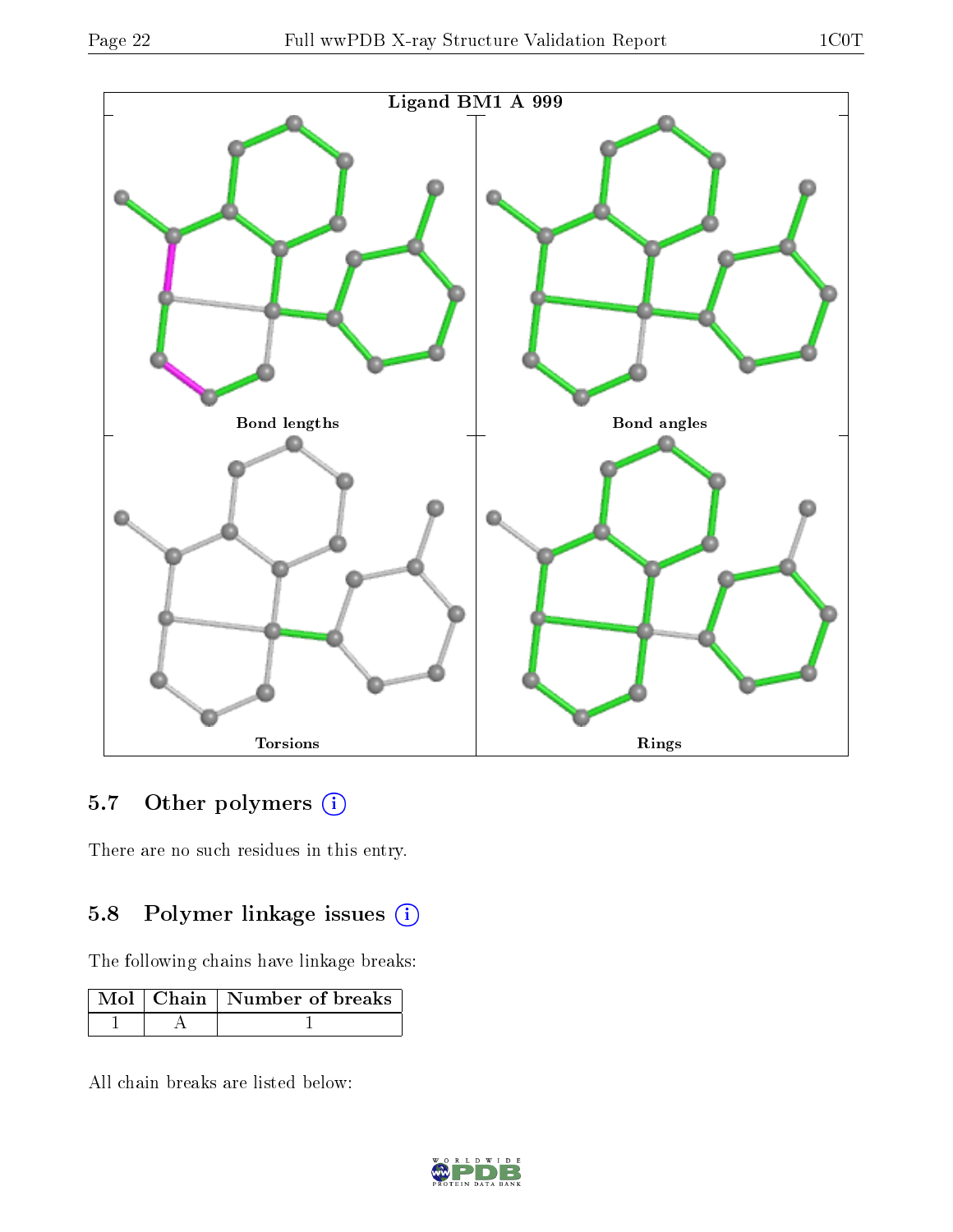|  |         |         | Model   Chain   Residue-1   Atom-1   Residue-2   Atom-2   Distance $(A)$ |
|--|---------|---------|--------------------------------------------------------------------------|
|  | 280.CSE | 281:LYS |                                                                          |

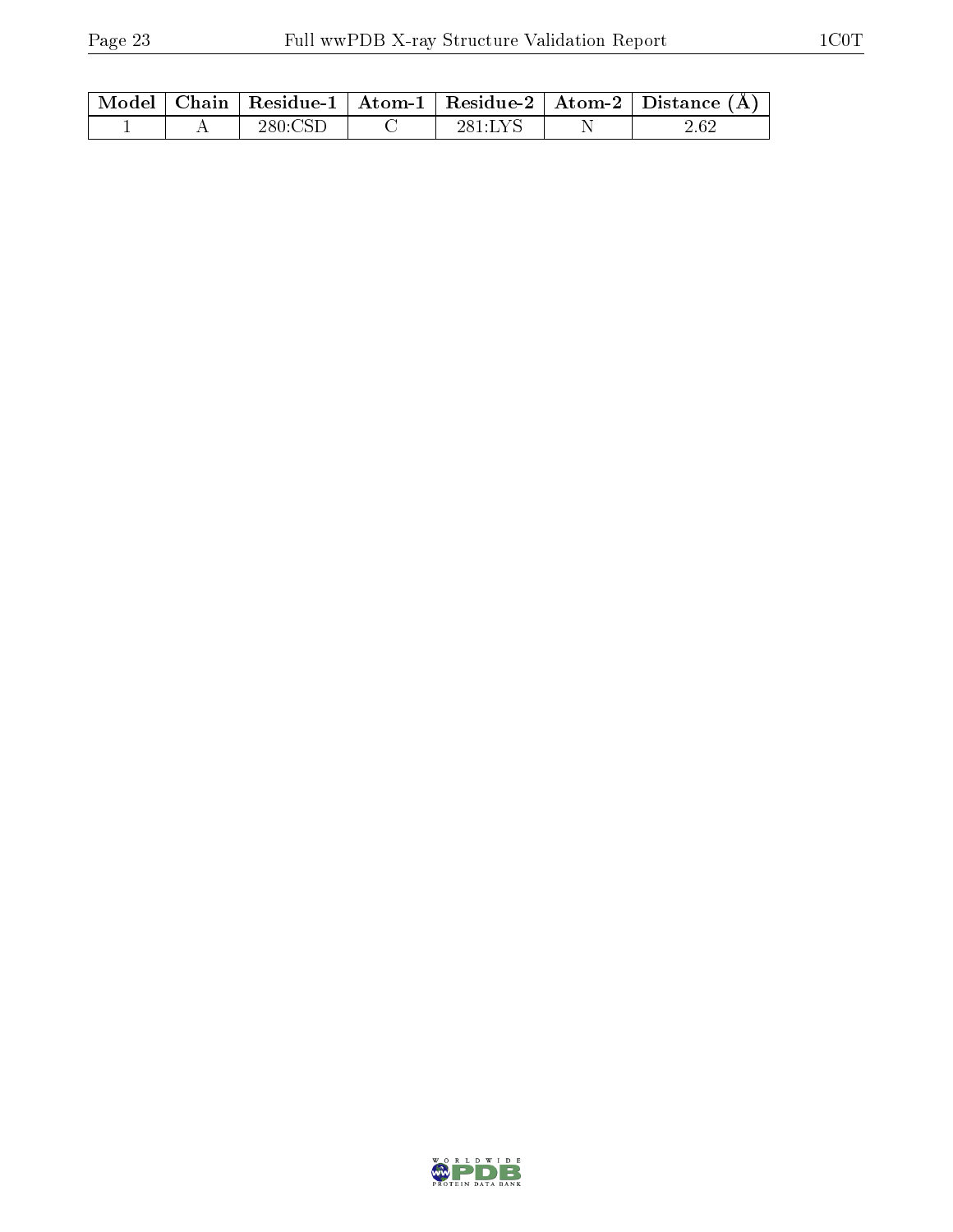# 6 Fit of model and data  $(i)$

## 6.1 Protein, DNA and RNA chains  $(i)$

In the following table, the column labelled  $#RSRZ> 2'$  contains the number (and percentage) of RSRZ outliers, followed by percent RSRZ outliers for the chain as percentile scores relative to all X-ray entries and entries of similar resolution. The OWAB column contains the minimum, median,  $95<sup>th</sup>$  percentile and maximum values of the occupancy-weighted average B-factor per residue. The column labelled ' $Q< 0.9$ ' lists the number of (and percentage) of residues with an average occupancy less than 0.9.

| Mol            | Chain | Analysed          | ${ <\hspace{-1.5pt}{\mathrm{RSRZ}} \hspace{-1.5pt}>}$ | $\#\text{RSRZ}\text{>2}$ |  | $OWAB(A^2)$ | $\rm Q\textcolor{black}{<}0.9$ |  |
|----------------|-------|-------------------|-------------------------------------------------------|--------------------------|--|-------------|--------------------------------|--|
|                |       | $490/560$ $(87%)$ | $-0.15$                                               | $24(4\%)$ 29             |  | 28          | 22, 53, 107, 149               |  |
| $\overline{2}$ |       | $373/440(84\%)$   | $-0.22$                                               | $14(3\%)$ 40             |  | 39          | 23, 56, 98, 133                |  |
| All            | All   | $863/1000(86\%)$  | $-0.18$                                               | $38(4\%)$ 34             |  | 33          | 22, 54, 105, 149               |  |

All (38) RSRZ outliers are listed below:

| Mol            | Chain                   | Res              | Type                       | $\rm RSRZ$        |
|----------------|-------------------------|------------------|----------------------------|-------------------|
| $\overline{1}$ | $\overline{A}$          | 539              | <b>HIS</b>                 | 4.9               |
| $\overline{1}$ | $\boldsymbol{A}$        | 27               | <b>THR</b>                 | 4.3               |
| $\overline{1}$ | $\overline{\rm A}$      | $\overline{26}$  | <b>LEU</b>                 | 4.2               |
| $\overline{2}$ | $\overline{\mathbf{B}}$ | 421              | PRO <sub></sub>            | 4.2               |
| $\overline{1}$ | $\overline{\rm A}$      | 24               | TRP                        | $\overline{4.1}$  |
| $\overline{2}$ | $\overline{\mathbf{B}}$ | 67               | <b>ASP</b>                 | $4.0\,$           |
| $\overline{1}$ | $\overline{\rm A}$      | $20^{-}$         | $\overline{LYS}$           | $3.9\,$           |
| $\overline{1}$ | $\overline{A}$          | 54               | $\overline{\text{ASN}}$    | $\overline{3.7}$  |
| $\overline{1}$ | $\overline{A}$          | 359              | <b>GLY</b>                 | $3.5\,$           |
| $\overline{1}$ | $\overline{\rm A}$      | 144              | <b>TYR</b>                 | 3.5               |
| $\overline{1}$ | $\overline{\rm A}$      | 74               | <b>LEU</b>                 | $\overline{3.4}$  |
| $\overline{2}$ | $\overline{\mathbf{B}}$ | 248              | $\overline{{\rm GLU}}$     | $\overline{3.4}$  |
| $\overline{1}$ | $\overline{A}$          | $\overline{61}$  | PHE                        | $\overline{3.4}$  |
| $\overline{1}$ | $\overline{\rm A}$      | 62               | $\overline{\rm ALA}$       | 3.4               |
| $\overline{2}$ | $\overline{\mathbf{B}}$ | 68               | $\overline{\text{SER}}$    | $\overline{3.3}$  |
| $\overline{1}$ | $\overline{\rm A}$      | $\overline{4}$   | PRO <sub></sub>            | 3.3               |
| $\overline{2}$ | $\overline{\mathrm{B}}$ | $\overline{301}$ | <b>LEU</b>                 | $\overline{3.1}$  |
| $\overline{1}$ | $\boldsymbol{A}$        | 23               | <b>GLN</b>                 | 3.1               |
| $\overline{2}$ | $\, {\bf B}$            | 419              | THR                        | $3.0\,$           |
| $\overline{1}$ | $\overline{\rm A}$      | 357              | <b>MET</b>                 | 2.9               |
| $\overline{2}$ | $\boldsymbol{B}$        | 190              | <b>GLY</b>                 | $2.7^{\circ}$     |
| $\overline{2}$ | $\overline{\mathrm{B}}$ | 318              | <b>TYR</b>                 | 2.6               |
| $\overline{1}$ | $\boldsymbol{A}$        | 128              | <b>THR</b>                 | 2.5               |
| $\overline{1}$ | $\overline{\rm A}$      | 82               | <b>LYS</b><br>$\mathbf{r}$ | $2.5\overline{)}$ |

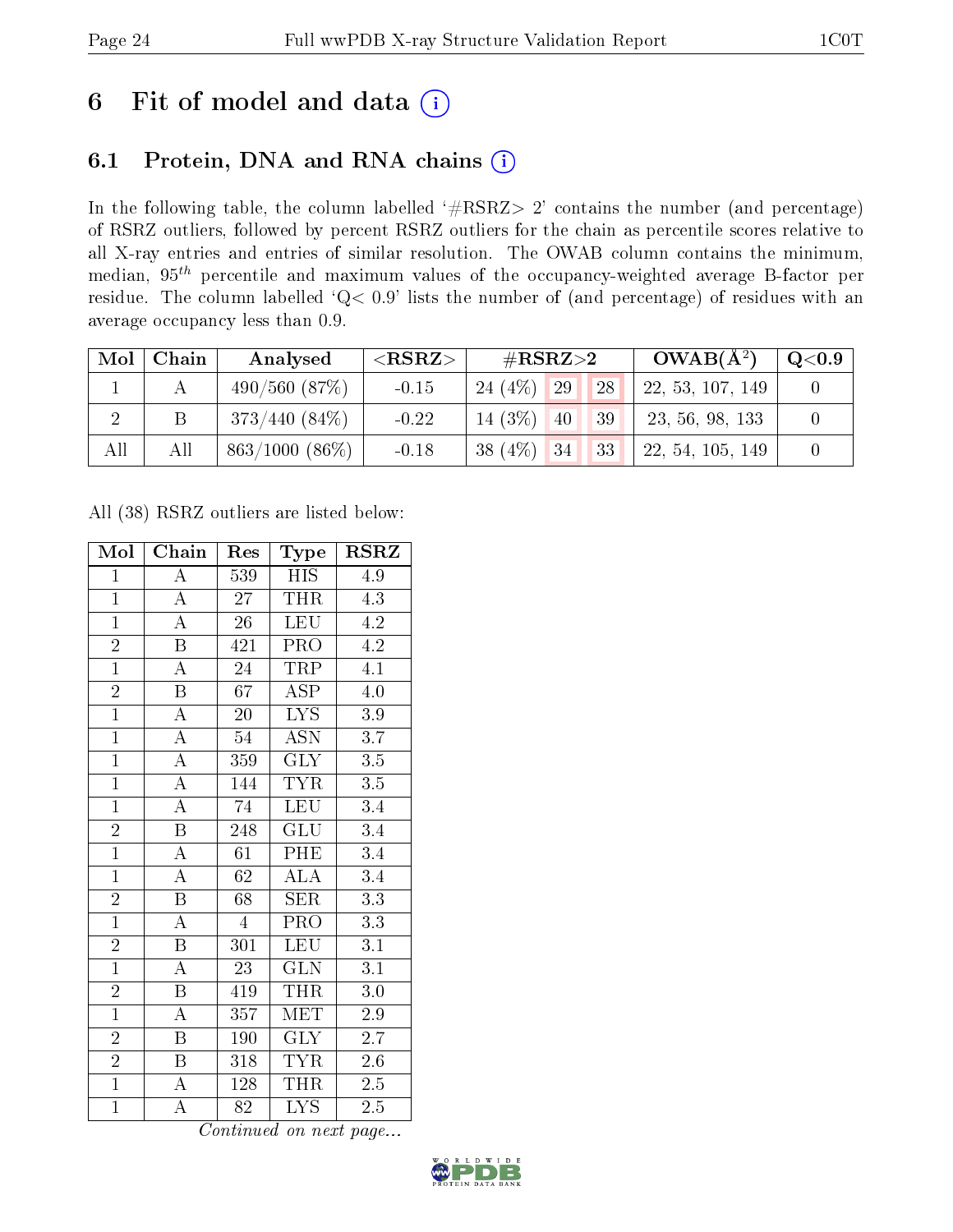| Mol            | Chain | Res | Type       | <b>RSRZ</b> |
|----------------|-------|-----|------------|-------------|
| $\mathbf{1}$   | А     | 55  | PRO        | 2.5         |
| $\overline{2}$ | B     | 69  | THR        | 2.5         |
| $\overline{2}$ | B     | 66  | <b>LYS</b> | 2.4         |
| $\mathbf{1}$   | А     | 25  | PRO        | 2.4         |
| $\overline{2}$ | B     | 240 | THR        | 2.4         |
| $\mathbf{1}$   | А     | 538 | ALA        | 2.3         |
| $\mathbf 1$    | А     | 15  | <b>GLY</b> | 2.3         |
| $\overline{2}$ | B     | 238 | <b>LYS</b> | 2.2         |
| $\overline{2}$ | B     | 297 | GLU        | 2.2         |
| $\mathbf{1}$   | A     | 289 | LEU        | 2.1         |
| $\mathbf{1}$   | А     | 21  | <b>VAL</b> | 2.1         |
| $\mathbf{1}$   | A     | 92  | LEU        | 2.0         |
| $\mathbf{1}$   | А     | 60  | VAL        | 2.0         |
| $\overline{2}$ | B     | 170 | PRO        | 2.0         |

### 6.2 Non-standard residues in protein, DNA, RNA chains (i)

In the following table, the Atoms column lists the number of modelled atoms in the group and the number defined in the chemical component dictionary. The B-factors column lists the minimum, median,  $95<sup>th</sup>$  percentile and maximum values of B factors of atoms in the group. The column labelled  $Q< 0.9$ ' lists the number of atoms with occupancy less than 0.9.

|              |     |     |      |                  | $\mid$ Mol $\mid$ Type $\mid$ Chain $\mid$ Res $\mid$ Atoms $\mid$ RSCC $\mid$ RSR $\mid$ B-factors(Å <sup>2</sup> ) $\mid$ Q<0.9 |  |
|--------------|-----|-----|------|------------------|-----------------------------------------------------------------------------------------------------------------------------------|--|
| $\text{CSD}$ | 280 | 8/9 | 0.92 | $\parallel$ 0.14 | 74,83,86,87                                                                                                                       |  |

### 6.3 Carbohydrates (i)

There are no carbohydrates in this entry.

### 6.4 Ligands  $(i)$

In the following table, the Atoms column lists the number of modelled atoms in the group and the number defined in the chemical component dictionary. The B-factors column lists the minimum, median,  $95<sup>th</sup>$  percentile and maximum values of B factors of atoms in the group. The column labelled  $Q< 0.9$ ' lists the number of atoms with occupancy less than 0.9.

|     |  |                        |                    | $\mid$ Mol $\mid$ Type $\mid$ Chain $\mid$ Res $\mid$ Atoms $\mid$ RSCC $\mid$ RSR $\mid$ B-factors(A <sup>2</sup> ) $\mid$ Q<0.9 |  |
|-----|--|------------------------|--------------------|-----------------------------------------------------------------------------------------------------------------------------------|--|
| BM1 |  | $999$   $20/20$   0.97 | $\vert 0.15 \vert$ | 25,44,57,68                                                                                                                       |  |

The following is a graphical depiction of the model fit to experimental electron density of all instances of the Ligand of Interest. In addition, ligands with molecular weight > 250 and outliers